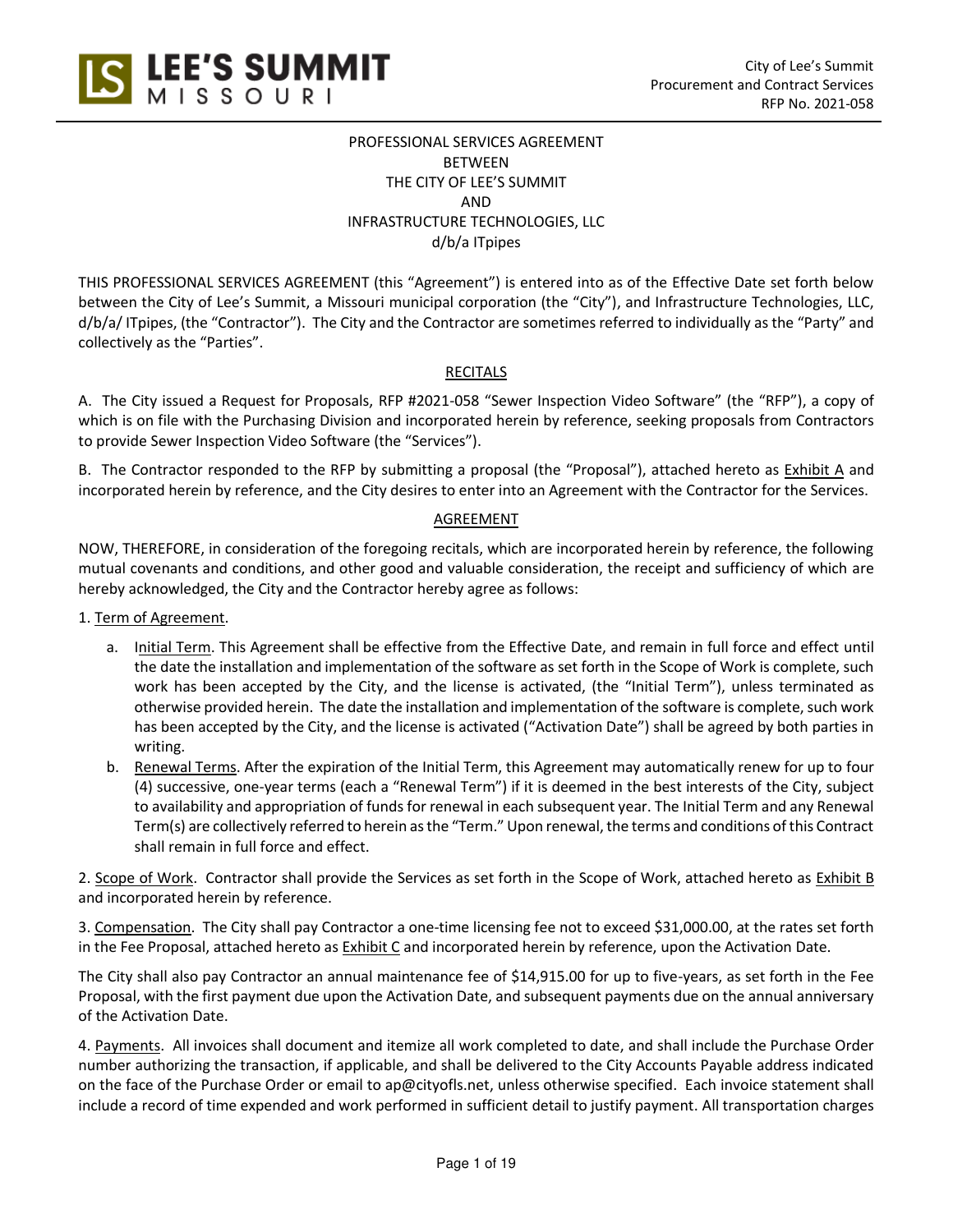must be prepaid by the Contractor. If invoice is subject to a quick payment discount, the discount period will be calculated from the date of receipt of the claim Service or the/ Materials or the invoice, whichever is later.

S LEE'S SUMMIT

5. Safety Plan. Contractor shall provide the Services in accordance with a safety plan that is compliant with Occupational Safety and Health Administration ("OSHA"), American National Standards Institute and National Institute for Occupational Safety and Health standards. If, in the Contractor's sole determination, the Services to be provided do not require a safety plan, Contractor shall notify the City, in writing, describing the reasons a safety plan is unnecessary. The City reserves the right to request a safety plan following such notification.

6. Documents. All documents, including any intellectual property rights thereto, prepared and submitted to the City pursuant to this Agreement shall be the property of the City.

7. Contractor Personnel. Contractor shall provide adequate, experienced personnel, capable of and devoted to the successful performance of the Services under this Agreement. Contractor agrees to assign specific individuals to key positions. If deemed qualified, the Contractor is encouraged to hire City residents to fill vacant positions at all levels. Contractor agrees that, upon commencement of the Services to be performed under this Agreement, key personnel shall not be removed or replaced without prior written notice to the City. If key personnel are not available to perform the Services for a continuous period exceeding thirty (30) calendar days, or are expected to devote substantially less effort to the Services than initially anticipated, Contractor shall immediately notify the City of same and shall, subject to the concurrence of the City, replace such personnel with personnel possessing substantially equal ability and qualifications.

8. Inspection; Acceptance. All work and services shall be subject to inspection and acceptance by the City at reasonable times during Contractor's performance. The Contractor shall provide and maintain a self-inspection system that is acceptable to the City.

9. Licenses; Materials. Contractor shall maintain in current status all federal, state, and local licenses and permits required for the operation of the business conducted by the Contractor. The City has no obligation to provide Contractor, its employees, or subcontractors any business registrations or licenses required to perform the specific services set forth in this Agreement. The City has no obligation to provide tools, equipment or material to Contractor.

10. Performance Warranty. Contractor warrants that the Services rendered will conform to the requirements of this Agreement and with the care and skill ordinarily used by members of the same profession practicing under similar circumstances at the same time and in the same locality.

11. Indemnification. To the fullest extent permitted by law, the Contractor shall indemnify, defend and hold harmless the City and each council member, officer, director, employee or agent thereof (the City and any such person being herein called an "Indemnified Party"), for, from and against any and all losses, claims, damages, liabilities, fines, penalties, judgments, costs and expenses (including, but not limited to, reasonable attorneys' fees, court costs and the costs of appellate proceedings) to which any such Indemnified Party may become subject, under any theory of liability whatsoever (collectively "Claims"), insofar as such Claims (or actions in respect thereof) relate to, arise out of, or are caused by or based upon the intentional, reckless, or negligent acts, misconduct, errors, directives, mistakes or omissions, in connection with the work or services of the Contractor, its officers, employees, agents, or any tier of subcontractor or person for which Contractor may be legally liable in the performance of this Agreement.

The amount and type of insurance coverage requirements set forth below will in no way be construed as limiting the scope of the indemnity in this Section.

- 12. Insurance.
- 12.1 General.
	- A. Insurer Qualifications. Without limiting any obligations or liabilities of Contractor, Contractor shall purchase and maintain, at its own expense, hereinafter stipulated minimum insurance with insurance companies authorized to do business in the State of Missouri, with an AM Best, Inc. rating of A or above with policies and forms satisfactory to the City. Failure to maintain insurance as specified herein may result in termination of this Agreement at the City's option.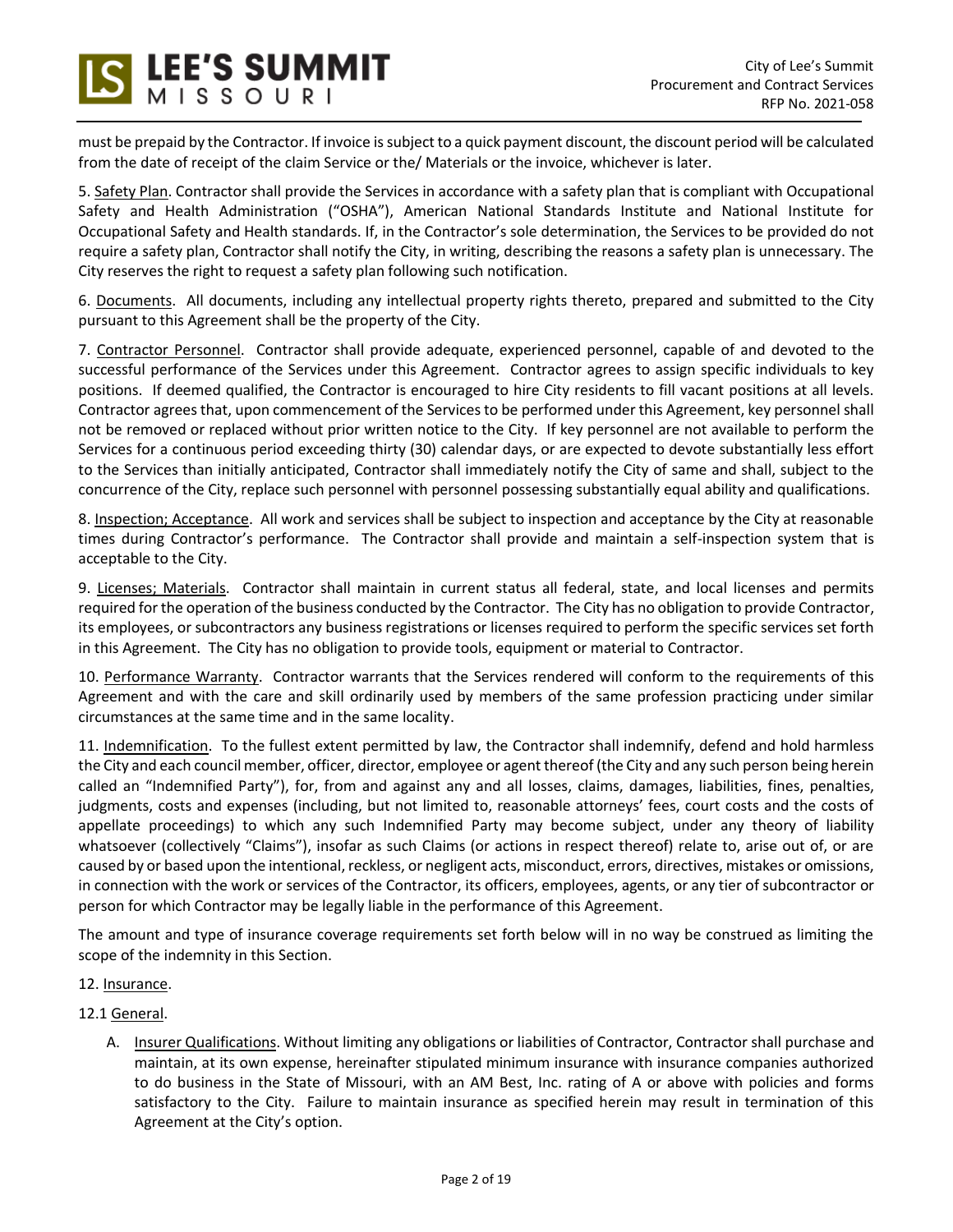B. No Representation of Coverage Adequacy. The City reserves the right to review any and all of the insurance policies and/or endorsements cited in this Agreement, but has no obligation to do so. Failure to demand such evidence of full compliance with the insurance requirements set forth in this Agreement or failure to identify any insurance deficiency shall not relieve Contractor from, nor be construed or deemed a waiver of, its obligation to maintain the required insurance at all times during the performance of this Agreement.

SLEE'S SUMMIT

- C. Additional Insured. All insurance coverage and self-insured retention or deductible portions, except Workers' Compensation insurance and Professional Liability insurance, if applicable, shall name and endorse, to the fullest extent permitted by law for claims arising out of the performance of this Agreement, the City, its agents, representatives, officers, directors, officials and employees as Additional Insured as specified under the respective coverage sections of this Agreement.
- D. Coverage Term. All insurance required herein shall be maintained in full force and effect until all work or services required to be performed under the terms of this Agreement are satisfactorily performed, completed and formally accepted by the City, unless specified otherwise in this Agreement.
- E. Primary Insurance. Contractor's insurance shall be, or be endorsed to indicate, its primary, non-contributory insurance with respect to performance of this Agreement and in the protection of the City as an Additional Insured. Such coverage shall be at least as broad as ISO CG 20 01 04 13.
- F. Claims Made. In the event any insurance policies required by this Agreement are written on a "claims made" basis, coverage shall extend, either by keeping coverage in force or purchasing an extended reporting option, for six (6) years past completion and acceptance of the services. Such continuing coverage shall be evidenced by submission of annual Certificates of Insurance citing applicable coverage is in force and contains the provisions as required herein for the six-year period.
- G. Waiver. All policies, except for Professional Liability, including Workers' Compensation insurance, shall contain a waiver of rights of recovery (subrogation) against the City, its agents, representatives, officials, officers and employees for any claims arising out of the work or services of Contractor. Contractor shall arrange to have such subrogation waivers incorporated into each policy via formal written endorsement.
- H. Policy Deductibles and/or Self-Insured Retentions. The policies set forth in these requirements may provide coverage that contains deductibles or self-insured retention amounts. Such deductibles or self-insured retention shall not be applicable with respect to the policy limits provided to the City. Contractor shall be solely responsible for any such deductible or self-insured retention amount.
- I. Automatic Escalator. The limits of liability for each policy coverage amount stated above shall be automatically adjusted upward as necessary to remain at all times not less than the maximum amount of liability set forth in Chapter 537.610 RSMo. applicable to political subdivisions pursuant to 537.600; provided that nothing herein or in any such policy shall be deemed to waive the City's sovereign immunity. The statutory waiver of sovereign immunity for 2020 is \$2,905,664 for all claims arising out of a single accident or occurrence.
- J. Use of Subcontractors. If any work under this Agreement is subcontracted in any way, Contractor shall either cover all sub-contractors in the Contractor's liability insurance policy or execute written agreements with its subcontractors containing the indemnification provisions set forth in this Section and insurance requirements set forth herein protecting the City and Contractor. Contractor shall be responsible for executing any agreements with its subcontractors and obtaining certificates of insurance verifying the insurance requirements.
- K. Notice of Claim. Contractor shall upon receipt of notice of any claim in connection with this Agreement promptly notify the City, providing full details thereof, including an estimate of the amount of loss or liability. Contractor shall also promptly notify the City of any reduction in limits of protection afforded under any policy listed in the certificate(s) of insurance in an amount such that the policy aggregate becomes less than the current statutory waiver of sovereign immunity, regardless of whether such impairment is a result of this Agreement. A breach of this provision is a material breach of the Agreement.
- L. Evidence of Insurance. Prior to commencing any work or services under this Agreement, Contractor will provide the City with suitable evidence of insurance in the form of certificates of insurance and a copy of the declaration page(s) of the insurance policies as required by this Agreement, issued by Contractor's insurance insurer(s) as evidence that policies are placed with acceptable insurers as specified herein and provide the required coverages, conditions and limits of coverage specified in this Agreement and that such coverage and provisions are in full force and effect. The City may reasonably rely upon the certificates of insurance and declaration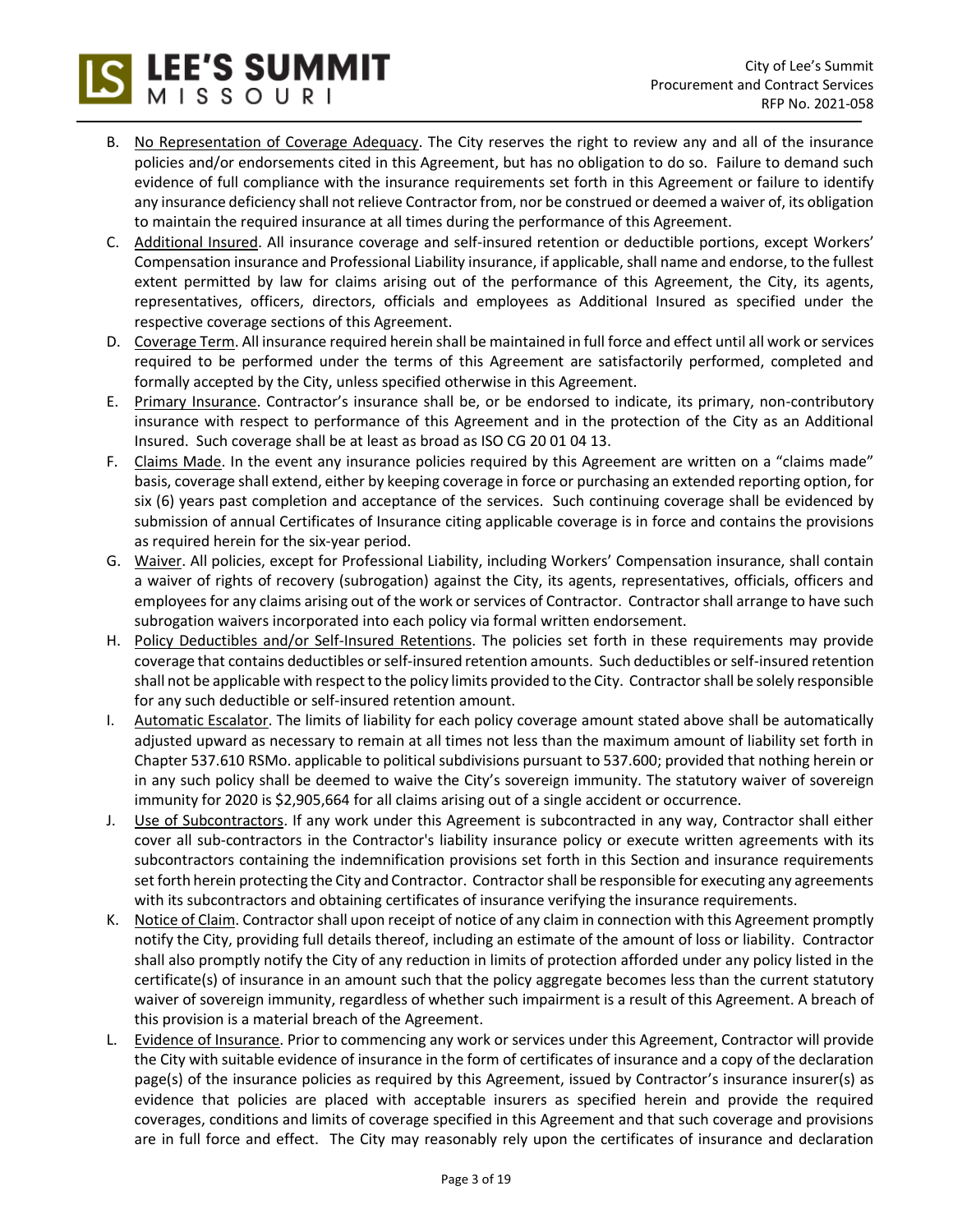**LEE'S SUMMIT** 

page(s) of the insurance policies as evidence of coverage but such acceptance and reliance shall not waive or alter in any way the insurance requirements or obligations of this Agreement.

If any of the policies required by this Agreement expire during the life of this Agreement, Contractor shall forward renewal certificates and declaration page(s) to the City thirty (30) days prior to the expiration date. All certificates of insurance and declarations required by this Agreement shall be identified by referencing number and title of this Agreement. Additionally, certificates of insurance and declaration page(s) of the insurance policies submitted without a reference to this Agreement, as applicable, will be subject to rejection and may be returned or discarded. Certificates of insurance and declaration page(s) shall specifically include the following provisions:

- (1) The City, its agents, representatives, officers, directors, officials and employees are Additional Insureds as follows:
	- (a) Commercial General Liability Under Insurance Services Office, Inc., ("ISO") Form CG 20 10 03 97 and CG 20 37 07 04, or their equivalents.
	- (b) Auto Liability Under ISO Form CA 20 48 or equivalent.
	- (c) Excess Liability Follow Form to underlying insurance.
- (2) Contractor's insurance shall be primary, non-contributory insurance with respect to performance of the Agreement.
- (3) All policies, except for Professional Liability, including Workers' Compensation, waive rights of recovery (subrogation) against City, its agents, representatives, officers, officials and employees for any claims arising out of work or services performed by Contractor under this Agreement.
- (4) ACORD certificate of insurance form 25 (2014/01) is preferred. If ACORD certificate of insurance form 25 (2001/08) is used, the phrases in the cancellation provision "endeavor to" and "but failure to mail such notice shall impose no obligation or liability of any kind upon the company, its agents or representatives" shall be deleted. Certificate forms other than ACORD form shall have similar restrictive language deleted.

All Certificates of Insurance shall name the City of Lee's Summit as the certificate holder and send the certificate and any endorsements to:

> City of Lee's Summit Attn: Procurement and Contract Services 220 S.E. Green Street Lee's Summit, MO 64063 -2358

M. Endorsements. Contractor shall provide the City with the necessary endorsements to ensure City is provided the insurance coverage set forth in this Subsection.

# 12.2 Required Insurance Coverage.

A. Commercial General Liability. Contractor shall maintain "occurrence" form Commercial General Liability insurance with an unimpaired limit of not less than \$1,000,000 for each occurrence, \$2,000,000 Products and Completed Operations Annual Aggregate and a \$2,000,000 General Aggregate Limit. The policy shall cover liability arising from premises, operations, independent contractors, products-completed operations, bodily injury, personal injury and advertising injury. Coverage under the policy will be at least as broad as ISO policy form CG 00 01 93 or equivalent thereof, including but not limited to, separation of insured's clause. To the fullest extent allowed by law, for claims arising out of the performance of this Agreement, the City, its agents, representatives, officers, officials and employees shall be endorsed as an Additional Insured under ISO, Commercial General Liability Additional Insured Endorsement forms CG 20 10 03 97 and CG 20 37 07 04, or their equivalents, which shall read "Who is an Insured (Section II) is amended to include as an insured the person or organization shown in the Schedule, but only with respect to liability arising out of "your work" for that insured by or for you." The policy shall contain an endorsement waiving rights of recovery (subrogation) against the City, its agents, representatives, officials, officers and employees. If any Excess insurance is utilized to fulfill the requirements of this subsection, such Excess insurance shall be "follow form" equal or broader in coverage scope than underlying insurance.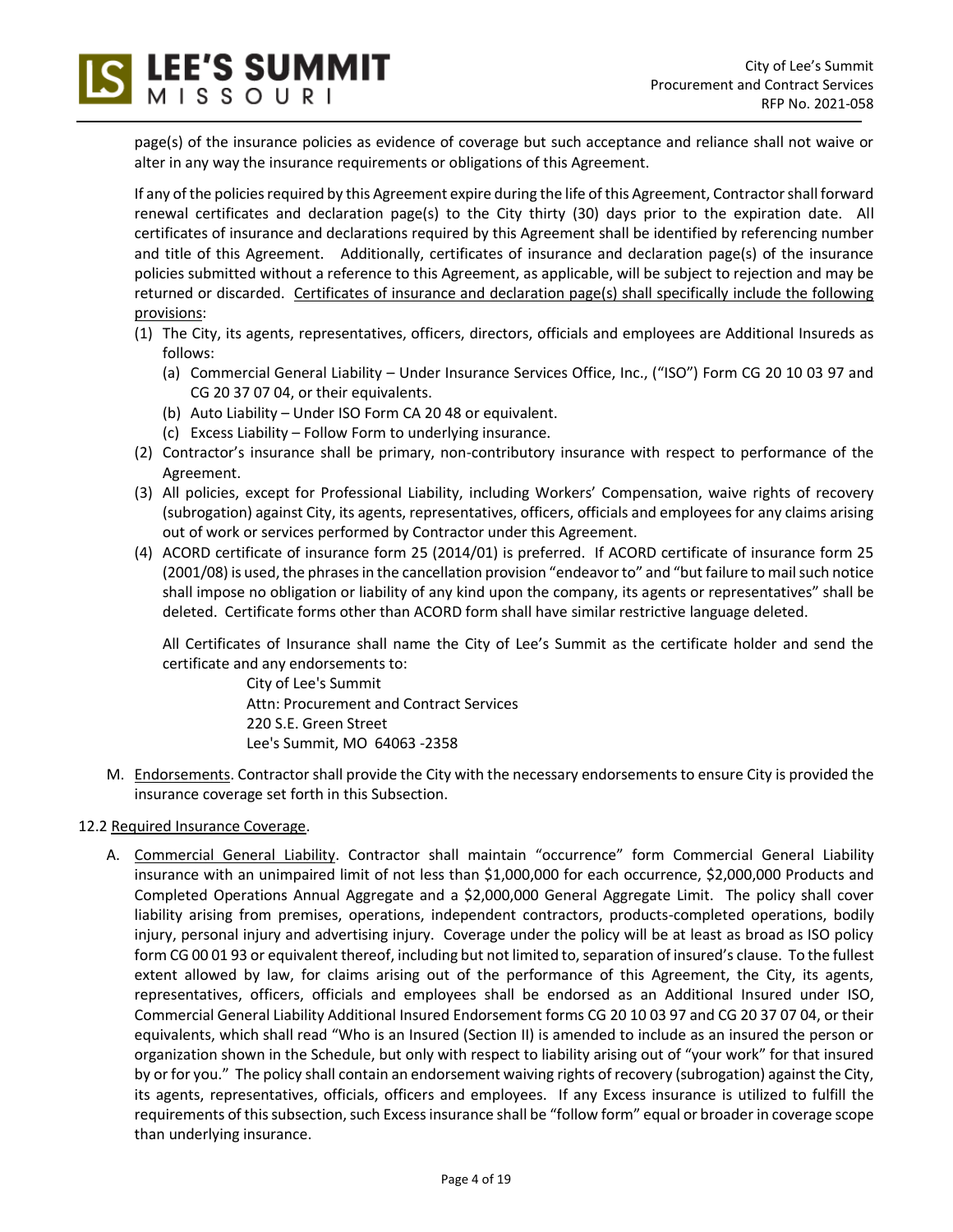- B. Vehicle Liability. Contractor shall maintain Business Automobile Liability insurance with an unimpaired limit of \$1,000,000 each occurrence on Contractor's owned, hired and non-owned vehicles assigned to or used in the performance of the Contractor's work or services under this Agreement. Coverage will be at least as broad as ISO coverage code "1" "any auto" policy form CA 00 01 12 93 or equivalent thereof. To the fullest extent allowed by law, for claims arising out of the performance of this Agreement, the City, its agents, representatives, officers, directors, officials and employees shall be endorsed as an Additional Insured under ISO Business Auto policy Designated Insured Endorsement form CA 20 48 or equivalent. The policy shall contain an endorsement waiving rights of recovery (subrogation) against the City, its agents, representatives, officials, officers and employees. If any Excess insurance is utilized to fulfill the requirements of this subsection, such Excess insurance shall be "follow form" equal or broader in coverage scope than underlying insurance.
- C. Workers' Compensation Insurance. Contractor shall maintain Workers' Compensation insurance to cover obligations imposed by federal and state statutes having jurisdiction over Contractor's employees engaged in the performance of work or services under this Agreement and shall also maintain Employers Liability Insurance with an unimpaired limit of not less than \$500,000 for each accident, \$500,000 disease for each employee and \$1,000,000 disease policy limit. The policy shall contain an endorsement waiving rights of recovery (subrogation) against the City, its agents, representatives, officials, officers and employees.
- D. Professional Liability. If this Agreement is the subject of any professional services or work, or if the Contractor engages in any professional services or work in any way related to performing the work under this Agreement, the Contractor shall maintain Professional Liability insurance covering negligent errors and omissions arising out of the Services performed by the Contractor, or anyone employed by the Contractor, or anyone for whose negligent acts, mistakes, errors and omissions the Contractor is legally liable, with an liability insurance limit of \$1,000,000 each claim and \$1,000,000 annual aggregate.

The Policy shall include, or be endorsed to include, property damage liability coverage for damage to, alteration of, loss of, or destruction of electronic data and/or information "property" of the City in the care, custody, or control of Contractor.

E. Cyber Liability Insurance. If this Agreement is the subject of any services or work involving the City's information technology structure, or if Contractor engages in any services or work in any way related to performing work involving the City's information technology structure under this Agreement, Contractor shall maintain Cyber Liability insurance with limits not less than \$1,000,000 per occurrence or claim, \$1,000,000 aggregate. Coverage shall be sufficiently broad to respond to the duties and obligations as is undertaken by Contractor in this Agreement and shall include, but not be limited to, claims involving infringement of intellectual property, including but not limited to infringement of copyright, trademark, trade dress, invasion of privacy violations, information theft, damage to or destruction of electronic information, release of private information, alteration of electronic information, extortion and network security. The policy shall provide coverage for breach response costs as well as regulatory fines and penalties as well as credit monitoring expenses with limits sufficient to respond to these obligations.

12.3 Cancellation and Expiration Notice. Insurance required herein shall not expire, be canceled, or be materially changed without thirty (30) days' prior written notice to the City.

13. Termination; Cancellation.

**LEE'S SUMMIT** 

13.1 For City's Convenience. This Agreement is for the convenience of the City and, as such, may be terminated without cause after receipt by Contractor of written notice by the City. The Notice of Termination shall specify the effective date of termination, which shall be not less than five (5) calendar days from the date the notice is personally delivered or ten (10) days from the date the Notice of Termination is sent by another method. Upon termination for convenience, Contractor shall be paid, for all undisputed materials or services that were delivered prior to the termination date.

13.2 For Cause. If either Party fails to perform any obligation pursuant to this Agreement and such Party fails to cure its nonperformance within thirty (30) calendar days after notice of nonperformance is given by the non-defaulting Party, such Party will be in default. In the event of such default, the non-defaulting Party may terminate this Agreement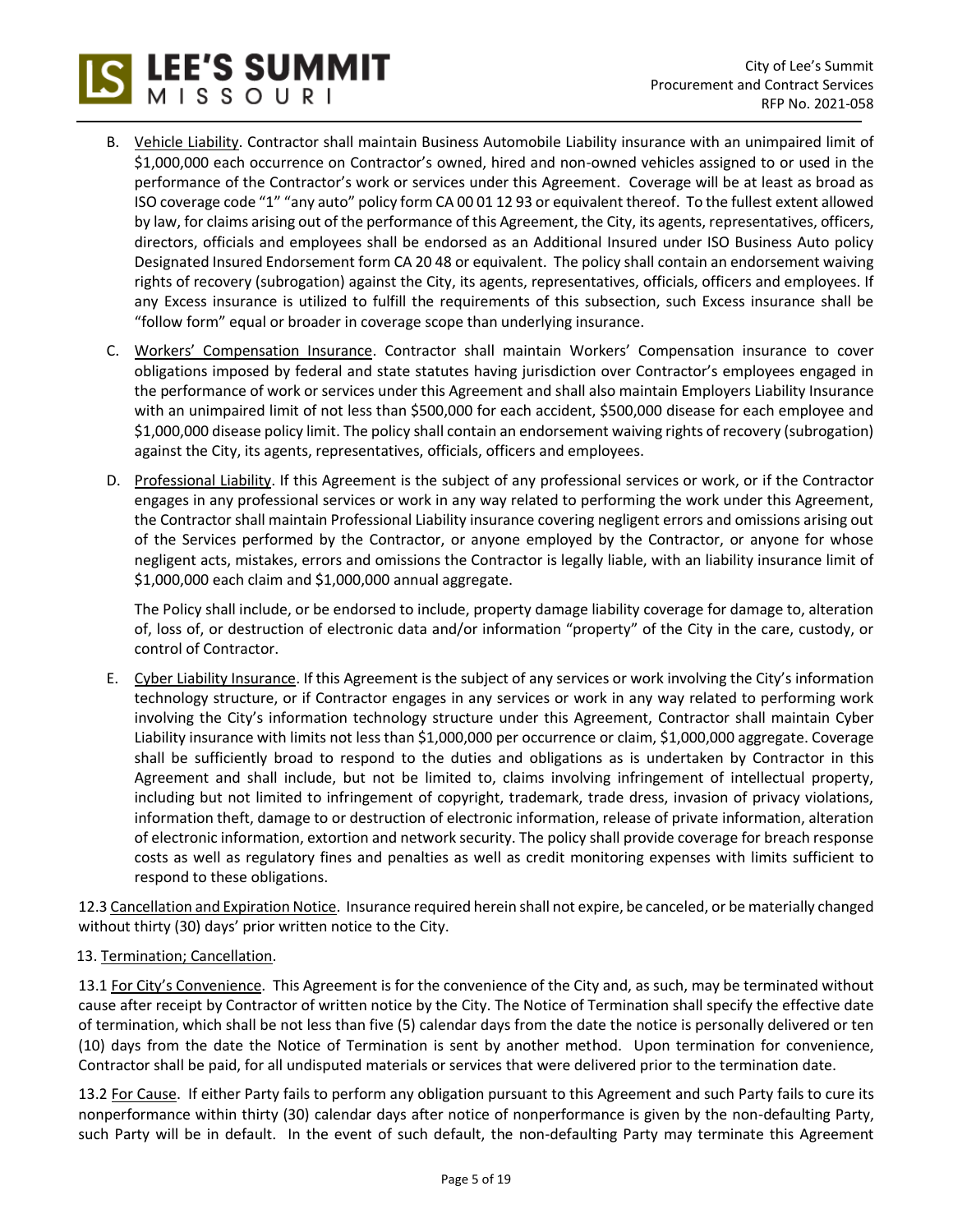

immediately for cause and will have all remedies that are available to it at law or in equity including, without limitation, the remedy of specific performance. If the nature of the defaulting Party's nonperformance is such that it cannot reasonably be cured within thirty (30) calendar days, then the defaulting Party will have such additional periods of time as may be reasonably necessary under the circumstances, provided the defaulting Party immediately (1) provides written notice to the non-defaulting Party and (2) commences to cure its nonperformance and thereafter diligently continues to completion the cure of its nonperformance. In no event shall any such cure period exceed ninety (90) calendar days. In the event of such termination for cause, payment shall be made by the City to the Contractor for the undisputed portion of its fee due as of the termination date.

The City shall have the right to declare the Contractor in default for the following reasons, which set forth examples, but are not the only reasons the Contractor may declared in default:

1. Upon a breach by the Contractor of a material term or condition of this Contract, including unsatisfactory performance of the services;

2. Upon insolvency or the commencement of any proceeding by or against the Contractor, either voluntarily or involuntarily, under the Bankruptcy Code or relating to the insolvency, receivership, liquidation, or composition of the Contractor for the benefit of creditors;

3. If the Contractor refuses or fails to proceed with the services under the Contract when and as directed by the City; 4. If the Contractor or any of its officers, directors, partners, five percent (5%) or greater shareholders, principals, or other employee or person substantially involved in its activities are indicted or convicted after execution of the Contract under any state or federal law of any of the following:

a. a criminal offense incident to obtaining or attempting to obtain or performing a public or private contract;

b. fraud, embezzlement, theft, bribery, forgery, falsification, or destruction of records, or receiving stolen property;

c. a criminal violation of any state or federal antitrust law;

d. violation of the Racketeer Influence and Corrupt Organization Act, 18 U.S.C. § 1961 et seq., or the Mail Fraud Act, 18 U.S.C. § 1341 et seq., for acts in connection with the submission of proposals or proposals for a public or private contract;

e. conspiracy to commit any act or omission that would constitute grounds for conviction or liability under any statute described in subparagraph (d) above; or

f. an offense indicating a lack of business integrity that seriously and directly affects responsibility as a City contractor.

5. If the Contractor or any of its officers, directors, partners, five percent (5%) or greater shareholders, principals, or other employee or person substantially involved in its activities are subject to a judgment of civil liability under any state or federal antitrust law for acts or omissions in connection with the submission of bids or proposals for a public or private contract; or

6. If the Contractor or any of its officers, directors, partners, five percent (5%) or greater shareholders, principals, or other employee or person substantially involved in its activities makes or causes to be made any false, deceptive, or fraudulent material statement, or fail to make a required material statement in any bid, proposal, or application for City or other government work.

13.3 Gratuities. The City may, by written notice to the Contractor, cancel this Agreement if it is found by the City that gratuities, in the form of economic opportunity, future employment, entertainment, gifts or otherwise, were offered or given by the Contractor or any agent or representative of the Contractor to any officer, agent or employee of the City for the purpose of securing this Agreement. In the event this Agreement is canceled by the City pursuant to this provision, the City shall be entitled, in addition to any other rights and remedies, to recover and withhold from the Contractor an amount equal to 150% of the gratuity.

13.4 Agreement Subject to Appropriation. The City is obligated only to pay its obligations set forth in the Agreement as may lawfully be made from funds appropriated and budgeted for that purpose during the City's then current fiscal year. The City's obligations under this Agreement are current expenses subject to the "budget law" and the unfettered legislative discretion of the City concerning budgeted purposes and appropriation of funds. Should the City elect not to appropriate and budget funds to pay its Agreement obligations, this Agreement shall be deemed terminated at the end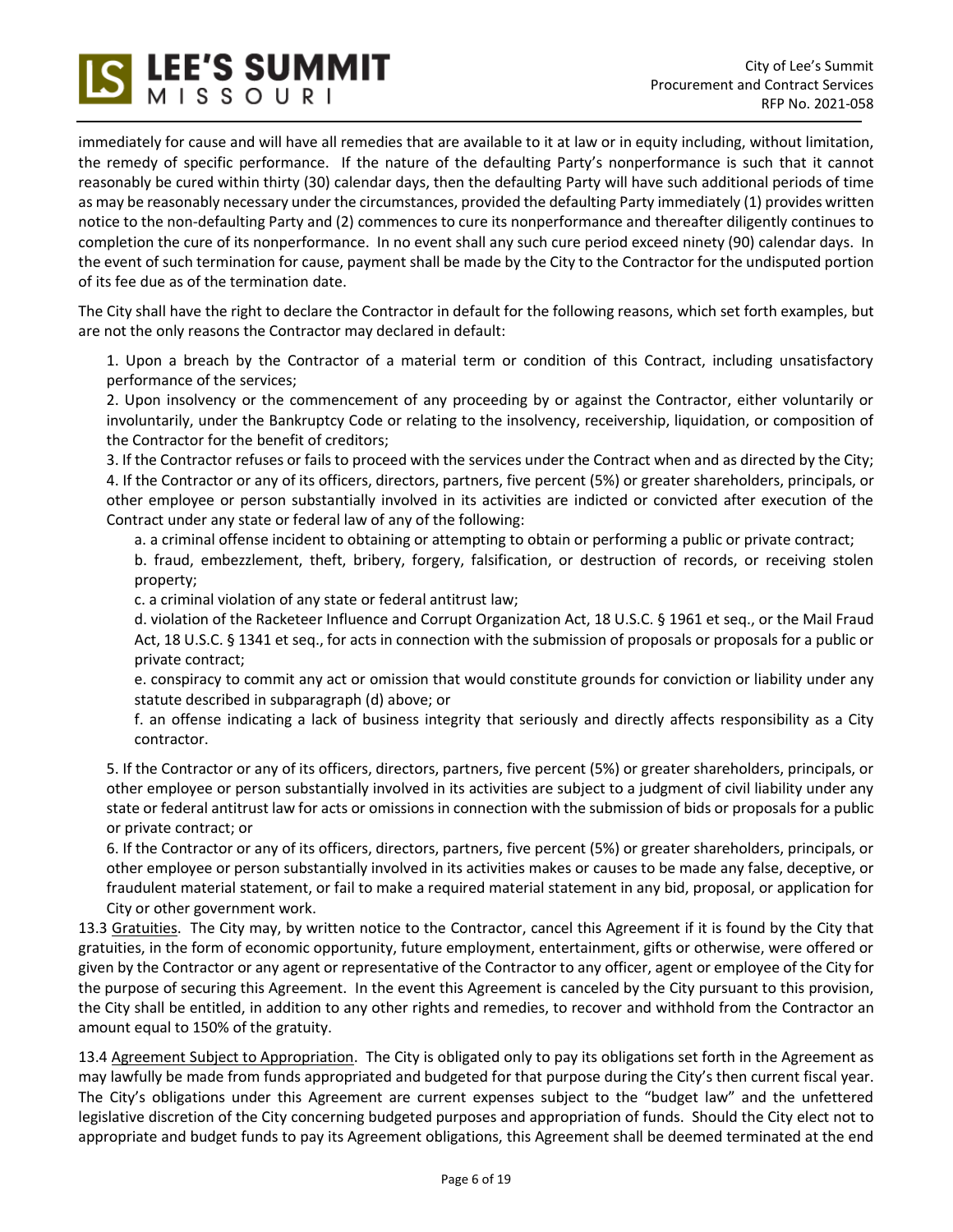

of the then-current fiscal year term for which such funds were appropriated and budgeted for such purpose and the City shall be relieved of any subsequent obligation under this Agreement. The Parties agree that the City has no obligation or duty of good faith to budget or appropriate the payment of the City's obligations set forth in this Agreement in any budget in any fiscal year other than the fiscal year in which the Agreement is executed and delivered. The City shall be the sole judge and authority in determining the availability of funds for its obligations under this Agreement. The City shall keep Contractor informed as to the availability of funds for this Agreement. The obligation of the City to make any payment pursuant to this Agreement is not a general obligation or indebtedness of the City. Contractor hereby waives any and all rights to bring any claim against the City from or relating in any way to the City's termination of this Agreement pursuant to this section.

13.5 Conflict of Interest. No salaried officer or employee of the City and no member of the City Council shall have a financial interest, direct or indirect, in this Agreement, and any violation of this provision renders the Agreement void. The parties shall comply with all federal conflict of interest statutes and regulations, and all applicable provisions of §§ 105.450, *et. seq*. RSMo. Contractor covenants that it presently has no interest and shall not acquire any interest, direct or indirect, which would conflict in any manner or degree with the performance of Services to be performed under this Agreement. Contractor further covenants that in the performance of this Agreement no person having such interest shall be employed.

## 14. Miscellaneous.

14.1 Independent Contractor. It is clearly understood that each party will act in its individual capacity and not as an agent, employee, partner, joint venturer, or associate of the other. An employee or agent of one party shall not be deemed or construed to be the employee or agent of the other for any purpose whatsoever. Contractor acknowledges and agrees that all services provided under this Agreement are being provided as an independent contractor, not as an employee or agent of the City. Contractor, its employees and subcontractors are not entitled to workers' compensation benefits from the City. The City does not have the authority to supervise or control the actual work of Contractor, its employees or subcontractors. Contractor is neither prohibited from entering into other contracts nor prohibited from practicing its profession elsewhere. City and Contractor do not intend to nor will they combine business operations under this Agreement.

14.2 Applicable Law; Venue. This Agreement shall be governed by the laws of the State of Missouri, and a suit pertaining to this Agreement may be brought only in courts in eastern Jackson County, Missouri. The Parties expressly and irrevocably consent to the exclusive jurisdiction and venue of such courts and expressly waive the right to transfer or remove any such action.

14.3 Laws and Regulations. Contractor shall comply with all federal, state, and local laws, regulations, and ordinances applicable to its performance under this Agreement. The Contractor shall include similar requirements of all subcontractors in Agreements entered for performance of Contractor's obligations under this Agreement. Contractor shall keep fully informed and shall at all times during the performance of its duties under this Agreement ensure that it and any person for whom the Contractor is responsible abides by, and remains in compliance with, all rules, regulations, ordinances, statutes or laws affecting the Services, including, but not limited to, the following: (1) existing and future City and County ordinances and regulations; (2) existing and future State and Federal laws and regulations; and (C) existing and future Occupational Safety and Health Administration standards.

14.4 Amendments. This Agreement may be modified only by a written amendment signed by persons duly authorized to enter into contracts on behalf of the City and the Contractor.

14.5 Provisions Required by Law. Each and every provision of law and any clause required by law to be in the Agreement will be read and enforced as though it were included herein and, if through mistake or otherwise any such provision is not inserted, or is not correctly inserted, then upon the application of either Party, the Agreement will promptly be physically amended to make such insertion or correction.

14.6 Severability. The provisions of this Agreement are severable to the extent that any provision or application held to be invalid by a Court of competent jurisdiction shall not affect any other provision or application of the Agreement which may remain in effect without the invalid provision or application.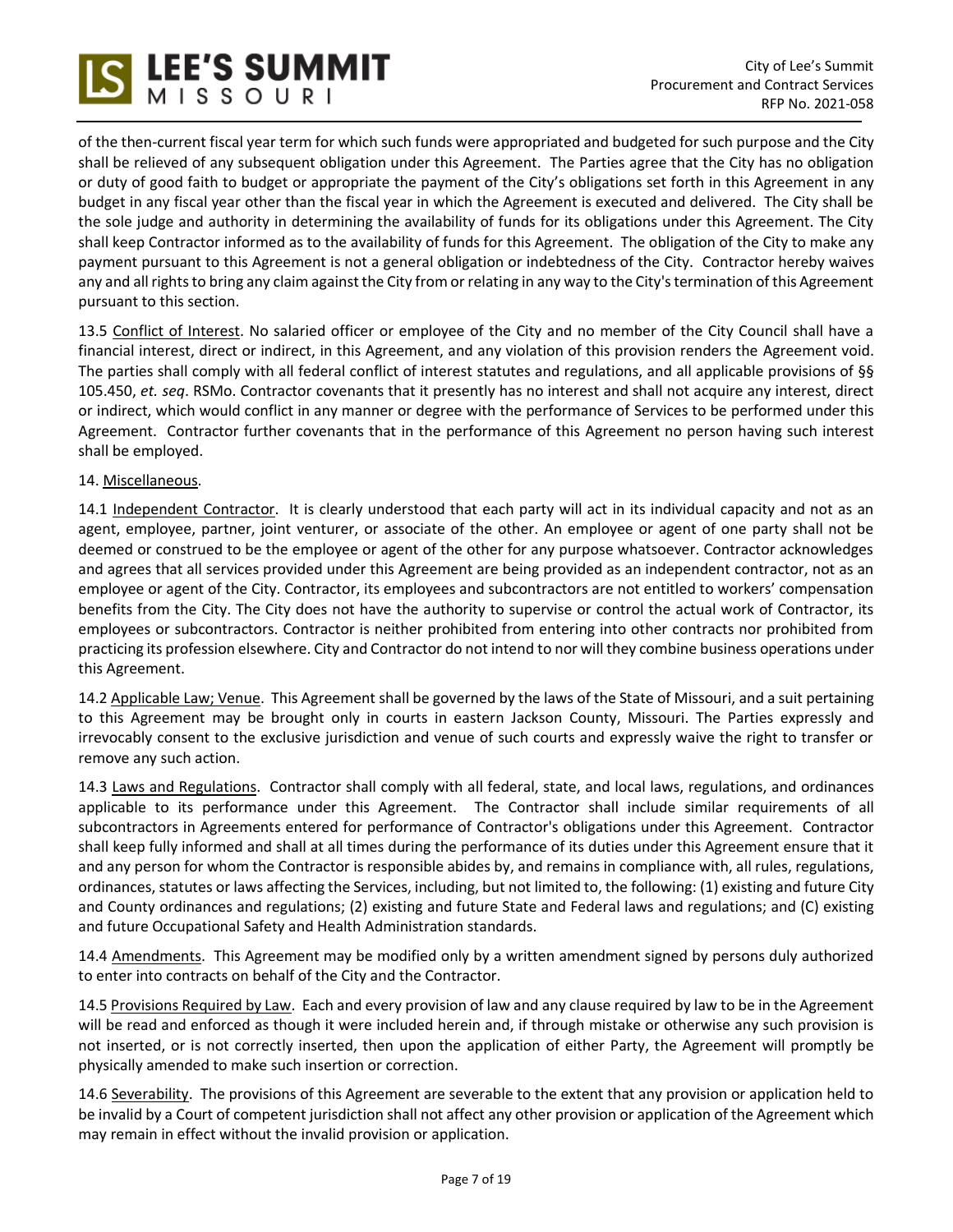14.7 Entire Agreement; Interpretation; Parol Evidence. This Agreement represents the entire agreement of the Parties with respect to its subject matter, and all previous agreements, whether oral or written, entered into prior to this Agreement are hereby revoked and superseded by this Agreement. No representations, warranties, inducements or oral agreements have been made by any of the Parties except as expressly set forth herein, or in any other contemporaneous written agreement executed for the purposes of carrying out the provisions of this Agreement. This Agreement shall be construed and interpreted according to its plain meaning, and no presumption shall be deemed to apply in favor of, or against the Party drafting the Agreement. The Parties acknowledge and agree that each has had the opportunity to seek and utilize legal counsel in the drafting of, review of, and entry into this Agreement.

14.8 Assignment; Delegation. No right or interest in this Agreement shall be assigned or delegated by Contractor without prior, written permission of the City, signed by the City Administrator. Any attempted assignment or delegation by Contractor in violation of this provision shall be a breach of this Agreement by Contractor. The requirements of this Agreement are binding upon the heirs, executors, administrators, successors, and assigns of both Parties.

14.9 Subcontracts. No subcontract shall be entered into by the Contractor with any other Party to furnish any of the material or services specified herein without the prior written and signed approval of the City. The Contractor is responsible for performance under this Agreement whether or not subcontractors are used. Failure to pay subcontractors in a timely manner pursuant to any subcontract shall be a material breach of this Agreement by Contractor.

14.10 Rights and Remedies. No provision in this Agreement shall be construed, expressly or by implication, as waiver by the City of any existing or future right and/or remedy available by law in the event of any claim of default or breach of this Agreement. The failure of the City to insist upon the strict performance of any term or condition of this Agreement or to exercise or delay the exercise of any right or remedy provided in this Agreement, or by law, or the City's acceptance of and payment for services, shall not release the Contractor from any responsibilities or obligations imposed by this Agreement or by law, and shall not be deemed a waiver of any right of the City to insist upon the strict performance of this Agreement.

14.11 Offset for Damages. In addition to all other remedies at law or equity, the City may offset from any money due to the Contractor any amounts Contractor owes to the City for damages resulting from breach or deficiencies in performance or breach of any obligation under this Agreement.

14.12 Notices and Requests. Any notice or other communication required or permitted to be given under this Agreement shall be in writing and shall be deemed to have been duly given if (1) delivered to the Party at the address set forth below, (2) deposited in the U.S. Mail, registered or certified, return receipt requested, to the address set forth below or (3) given to a recognized and reputable overnight delivery service, to the address set forth below:

| If to the City:   | City of Lee's Summit<br>220 SF Green St<br>Lee's Summit, Missouri 64063<br>Attn: Procurement and Contract Services |
|-------------------|--------------------------------------------------------------------------------------------------------------------|
| With copy to:     | City of Lee's Summit<br>220 SF Green St<br>Lee's Summit, Missouri 64063<br>Attn: City Attorney's Office            |
| If to Contractor: | itPipes<br>4921 Alexander Boulevard NE, Suite B<br>Albuquerque, NM 87107<br>Attn: Cori Criss, CEO                  |

or at such other address, and to the attention of such other person or officer, as any Party may designate in writing by notice duly given pursuant to this subsection. Notices shall be deemed received (1) when delivered to the Party, (2) three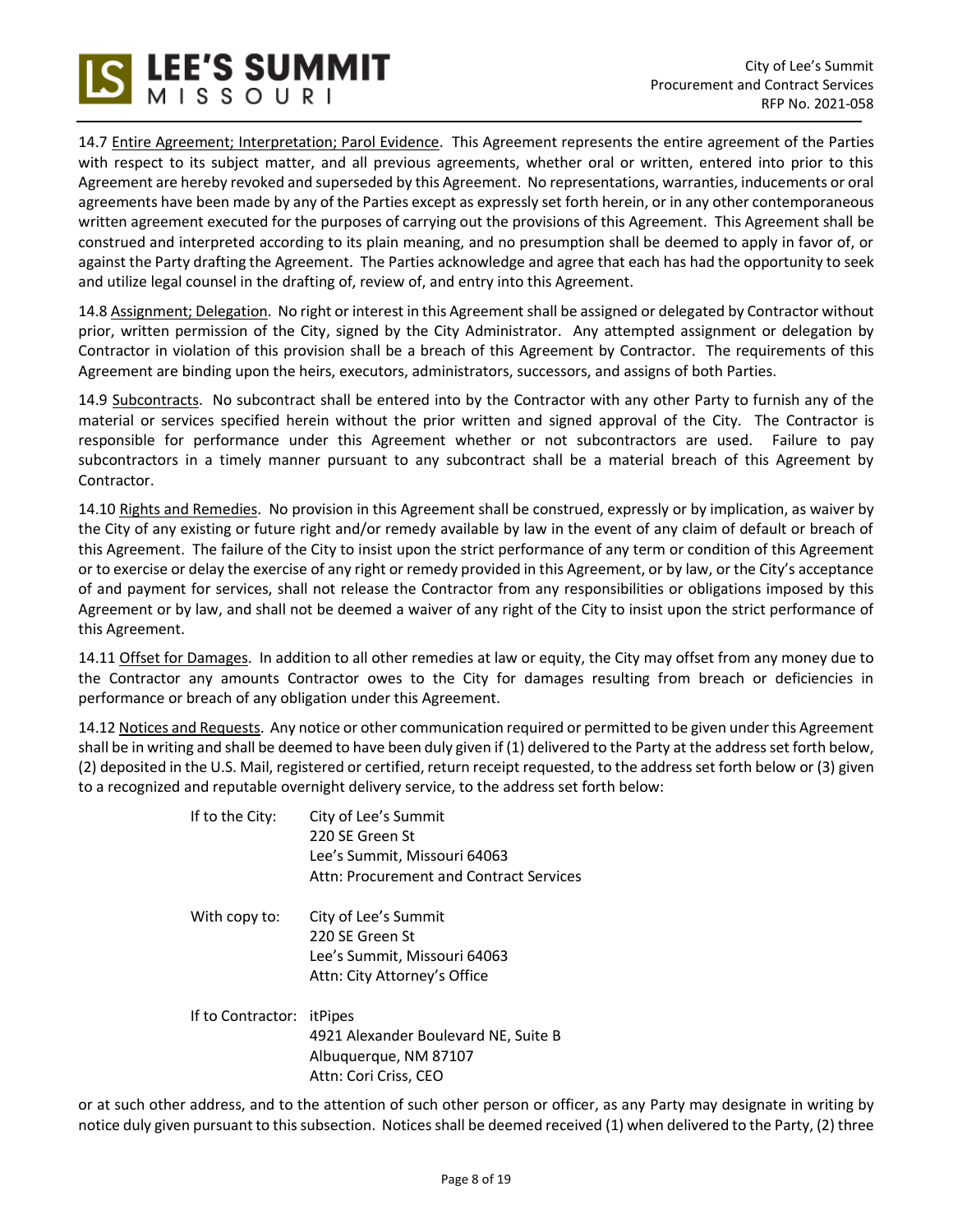(3) business days after being placed in the U.S. Mail, properly addressed, with sufficient postage, or (3) the following business day after being given to a recognized overnight delivery service, with the person giving the notice paying all required charges and instructing the delivery service to deliver on the following business day. If a copy of a notice is also given to a Party's counsel or other recipient, the provisions above governing the date on which a notice is deemed to have been received by a Party shall mean and refer to the date on which the Party, and not its counsel or other recipient to which a copy of the notice may be sent, is deemed to have received the notice.

14.13 Force Majeure. The Parties shall be excused from performance during the time and to the extent that they are prevented from obtaining, delivering, or performing for reasons beyond the Parties' reasonable control, including without limitation, by act of God, public health emergency, natural disaster fire, strike, loss or shortage of transportation facilities, lock-out, commandeering of materials, products, plants or facilities by the government, and any other events or circumstances beyond the reasonable control of the party, when satisfactory evidence is presented to the City, provided that it is satisfactorily established that the non-performance is not due to the fault or neglect of the Party not performing.

14.14 Confidentiality of Records. The Contractor shall establish and maintain procedures and controls that are acceptable to the City for the purpose of ensuring that information contained in its records or obtained from the City or from others in carrying out its obligations under this Agreement shall not be used or disclosed by it, its agents, officers, or employees, except as required to perform Contractor's duties under this Agreement. Persons requesting such information should be referred to the City. Contractor also agrees that any information pertaining to individual persons shall not be divulged other than to employees or officers of Contractor as needed for the performance of duties under this Agreement. Contractor shall ensure its subcontractors are aware of and comply with this provision.

## 14.15 Information Technology

a. Limited Access. If necessary for the fulfillment of the Contract, the City may provide the Contractor with nonexclusive, limited access to the City's information technology infrastructure. The Contractor understands and agrees to abide by all the City policies, standards, regulations and restrictions regarding access and usage of the City's information technology infrastructure. The Contractor shall enforce all such policies, standards, regulations and restrictions with all the Contractor's employees, agents or any tier of subcontractor granted access in the performance of this Contract, and shall be granted and authorize only such access as may be necessary for the purpose of fulfilling the requirements of the Contract.

b. Data Confidentiality: All data, regardless of form, including originals, images and reproductions, prepared by, obtained by or transmitted to the Contractor in connection with this Contract is confidential, proprietary information owned by the City. Except as specifically provided in this Contract, the Contractor shall not shall not, without the prior, written consent of the City Manager or authorized designee, (A) disclose data generated in the performance of the Services to any third party or (B) use City data and information.

c. Data Security. Personal identifying information, financial account information, or restricted City information, whether electronic format or hard copy, must be secured and protected at all times to avoid unauthorized access. At a minimum, the Contractor must encrypt and/or password-protect electronic files. This includes data saved to laptop computers, computerized devices or removable storage devices. When personal identifying information, financial account information, or restricted City information, regardless of its format, is no longer necessary or this Contract is terminated (whichever occurs first), the information must be redacted or destroyed through appropriate and secure methods that ensure the information cannot be viewed, accessed or reconstructed. Before the information discussed in this subsection is destroyed, the Contractor shall send a copy of such information to the City in a format specified by the City.

d. Compromised Security. In the event that data collected or obtained by the Contractor in connection with this Contract is believed to have been compromised, the Contractor shall notify the City Manager, or authorized designee, immediately. The Contractor agrees to reimburse the City for any costs incurred by the City to investigate potential breaches of this data and, where applicable, the cost of notifying individuals who may be impacted by the breach.

e. Permitted Access. The Contractor's employees, agents and subcontractors must receive prior, written approval from the City before being granted access to the City's information technology infrastructure and data and the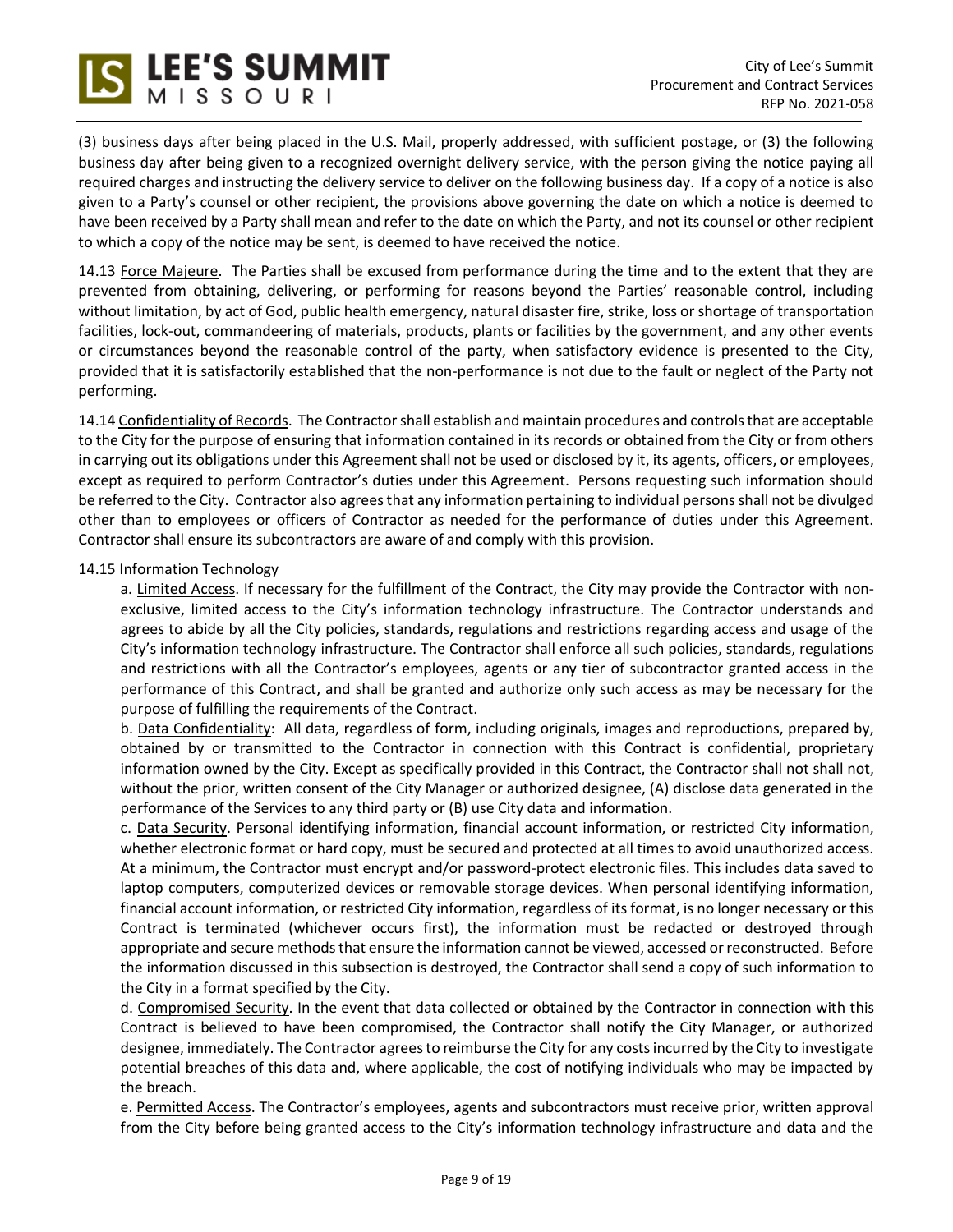City, in its sole determination, shall determine accessibility and limitations thereto. The Contractor agrees that the requirements of this Section shall be incorporated into all subcontractor/subcontractor contracts entered into by the Contractor. It is further agreed that a violation of this Section shall be deemed to cause irreparable harm that justifies injunctive relief in court. A violation of this Section may result in immediate termination of this Contract without notice.

S LEE'S SUMMIT

f. Cessation of Operation or Support. If Contractor ceases to operate, ends support of, or otherwise divests its interest in the software and materials for which it is contracted by the City and does not assign its service obligations according to these Terms and Conditions, the Contractor shall provide the City a copy of current source code. The City agrees it shall only use the source code to support its internal use of the software.

g. Disengagement. In the event the Contract is terminated by either party, Contractor agrees to confer back to the City all of its data, in usable and normalized format, within 30 calendar days of notice of termination. There shall be no charge for the return of City data to the City.

h. Survival. The obligations of the Contractor under this Section shall survive the termination of this Contract. 14.16 Work Authorization/E-verify. Pursuant § 285.530, RSMo., if Agreement exceeds five thousand dollars (\$5,000.00), Contractor warrants and affirms to the City that (i) Contractor is enrolled and participates in a federal work authorization program with respect to the employees working in connection with the contracted services and (ii) Contractor does not knowingly employ any person who is an unauthorized alien in connection with the contracted services.

Contractor shall swear to and sign an affidavit declaring such affirmation, and provide the City with supporting documentation of its enrollment and participation in a federal work authorization program with respect to the employees working in connection with this Agreement. The required documentation must be from the federal work authorization program provider (e.g. the electronic signature page from the E-Verify program's Memorandum of Understanding); a letter from Contractor reciting compliance is not sufficient.

14.17 Conflicting Terms. In the event of any inconsistency, conflict or ambiguity among the terms of this Agreement, the Scope of Work, any City-approved Purchase Order or Work Order, the Fee Proposal, the RFP and the Contractor's Proposal, the documents shall govern in the order listed herein.

Notwithstanding the foregoing, unauthorized exceptions, conditions, limitations or provisions in conflict with the terms of this Agreement (collectively, the "Unauthorized Conditions"), other than the City's project-specific quantities, configurations or delivery dates, are expressly declared void and shall be of no force and effect. Acceptance by the City of any invoice containing any such Unauthorized Conditions or failure to demand full compliance with the terms and conditions set forth in this Contract shall not alter or relieve Contractor from, nor be construed or deemed a waiver of, its requirements and obligations in the performance of this Agreement. If the Agreement is renewed pursuant to Section 1 above and such renewal includes any conflicting terms, other than price, those terms will be null and void unless amended as set forth in this Agreement.

14.18 Non-Exclusive Agreement. This Agreement is entered into with the understanding and agreement that it is for the sole convenience of the City. The City reserves the right to obtain like goods and services from another source when necessary.

14.19 Prevailing Wages. Pursuant to RSMo. § 290.230.5, if this Agreement exceeds seventy-five thousand dollars (\$75,000.00) and involves construction of public works, Contractor shall all its workers the prevailing hourly rate of wages for work of a similar character in Lee's Summit. If there is a dispute whether this Agreement is subject to prevailing wages as required by RSMo. § 290.210, et. seq., the City's determination shall control.

14.20 Cooperative Purchasing. Contractor, by submitting a proposal to the RFP, acknowledges that other specific eligible political subdivisions and nonprofit institutions ("Eligible Procurement Unit(s)") are permitted to utilize procurement agreements developed by the City, at their discretion and with the agreement of the awarded Contractor. Contractor may, at its sole discretion, accept orders from Eligible Procurement Unit(s) for the purchase of the materials and/or services at the prices and under the terms and conditions of this Agreement, in such quantities and configurations as may be agreed upon between the Parties. All cooperative procurements under this Agreement shall be transacted solely between the requesting Eligible Procurement Unit and Contractor. Payment for such purchases will be the sole responsibility of the Eligible Procurement Unit. The exercise of any rights, responsibilities or remedies by the Eligible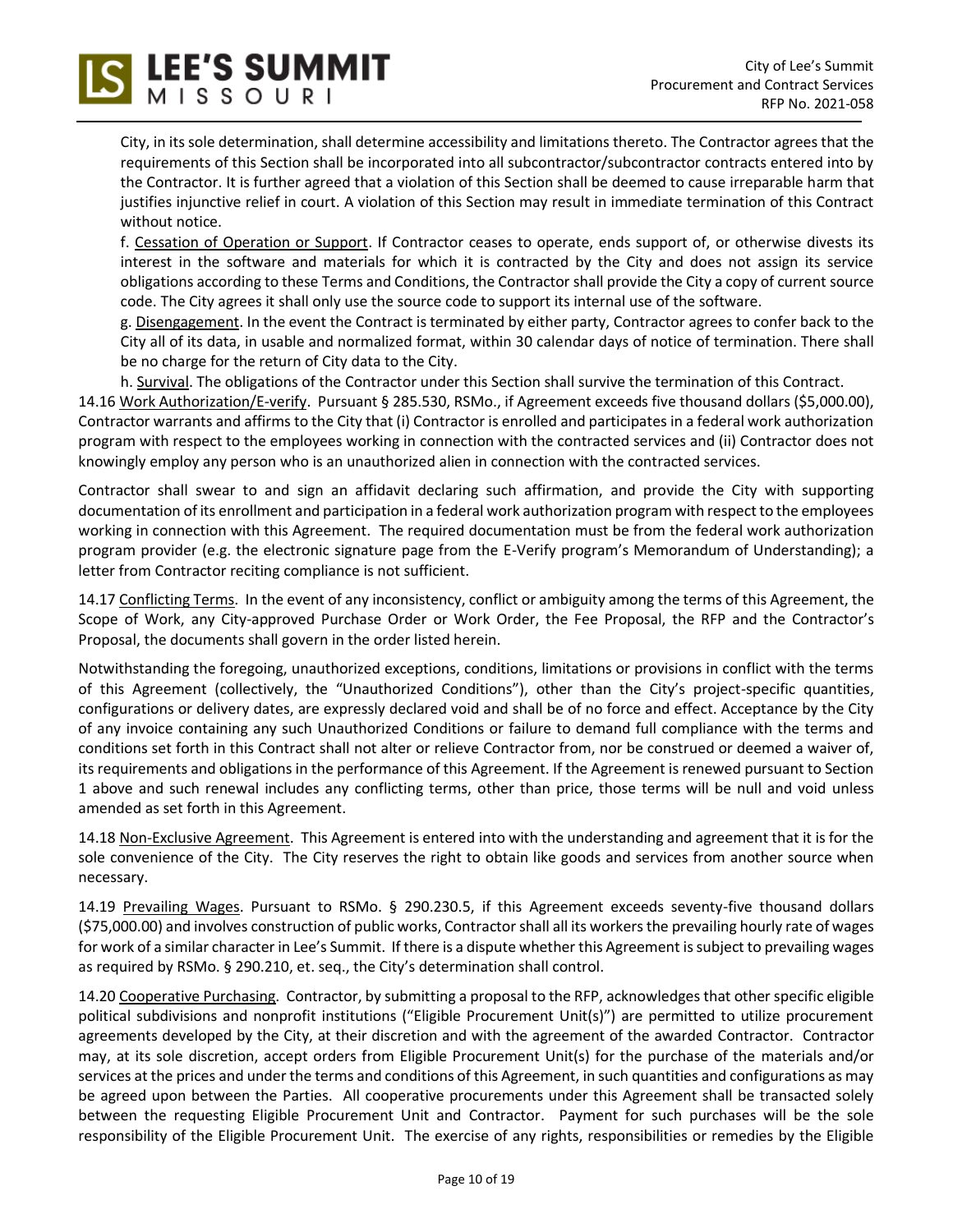

Procurement Unit shall be the exclusive obligation of such unit. The City assumes no responsibility for payment, performance or any liability or obligation associated with any cooperative procurement under this Agreement. The City shall not be responsible for any disputes arising out of transactions made by others.

14.21 Time of the Essence. Time is of the essence in this Agreement. Unless otherwise specifically provided, any consent to delay in Contractor's performance of its obligation is applicable only to the particular transaction to which it relates, and is not applicable to any other obligation or transaction.

14.22 Signatory Authority. Each person signing this Agreement represents that such person has the requisite authority to execute this Agreement on behalf of the entity the person represents and that all necessary formalities have been met.

14.23 E-Signature and Counterparts. The Parties agree that this Contract may be signed in two or more counterparts and/or signed electronically, and all such counterparts together shall constitute one and the same contract; such signatures shall bind the signing party in the same manner as if a handwritten signature had been delivered.

14.24 Anti-Discrimination Against Israel Act. If this Contract has a total potential value of \$100,000 or more and Contractor has 10 or more employees, the following applies. Pursuant to Section 34.600, RSMo and to the fullest extent permitted by law, Contractor certifies that Contractor is not engaged in a boycott of Israel as of the Effective Date of this Agreement, and agrees for the duration of this Agreement to not engage in a boycott of Israel as defined in Section 34.600, RSMo

IN WITNESS WHEREOF, the Parties hereto have executed this Agreement as of this \_\_\_\_\_ day of \_\_\_\_\_\_\_\_\_\_\_\_\_\_\_\_\_ 20\_\_\_ ("Effective Date").

# **CITY OF LEE'S SUMMIT**

[INSERT CONTRACTOR'S NAME]

 $\overline{\mathcal{A}}$ 

|                                  | By                    |            |  |  |
|----------------------------------|-----------------------|------------|--|--|
| Stephen A. Arbo, City Manager    |                       |            |  |  |
| ATTEST:                          | Print Name Cori Criss |            |  |  |
|                                  | Title                 | CEO        |  |  |
| Trisha Fowler Arcuri, City Clerk | Date                  | 07/26/2021 |  |  |
| <b>APPROVED AS TO FORM:</b>      |                       |            |  |  |

Daniel R. White, Chief Counsel of Management and Operations

\_\_\_\_\_\_\_\_\_\_\_\_\_\_\_\_\_\_\_\_\_\_\_\_\_\_\_\_\_\_\_\_\_\_\_\_\_\_\_\_\_\_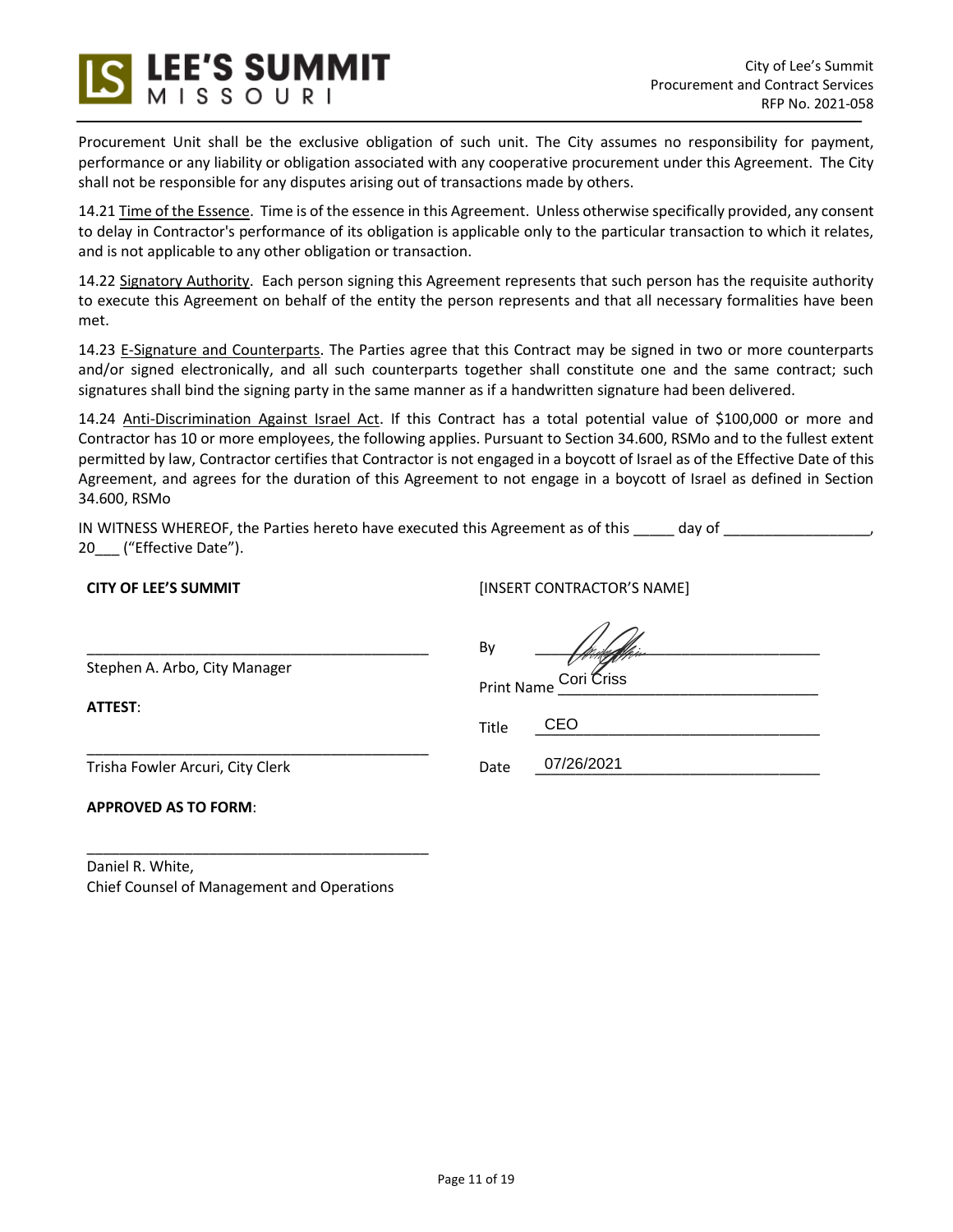EXHIBIT A TO PROFESSIONAL SERVICES AGREEMENT BETWEEN THE CITY OF LEE'S SUMMIT AND INFRASTRUCTURE TECHNOLOGIES, LLC d/b/a ITpipes

[Contractor's Proposal]

See following pages.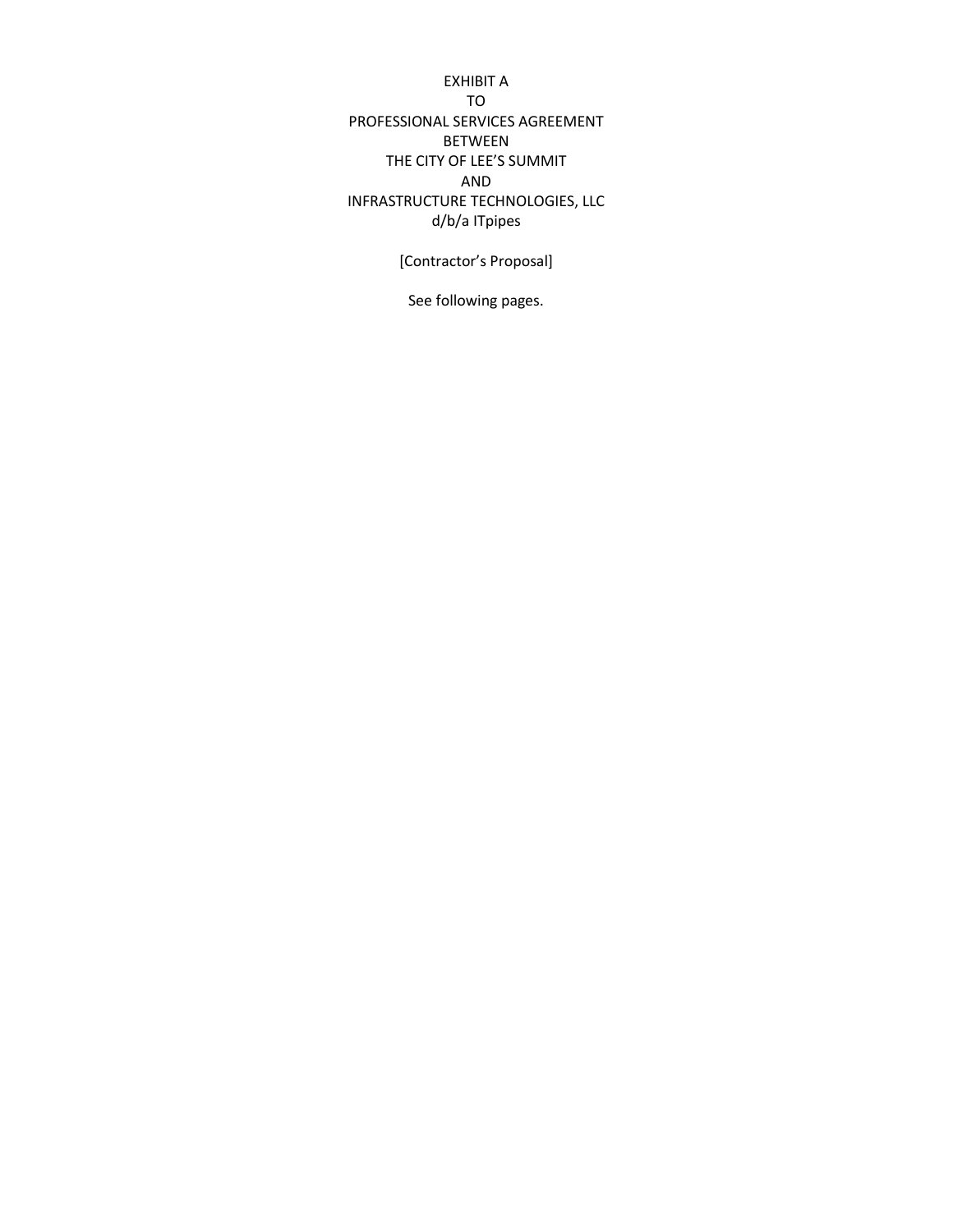EXHIBIT B TO PROFESSIONAL SERVICES AGREEMENT **BETWEEN** THE CITY OF LEE'S SUMMIT AND INFRASTRUCTURE TECHNOLOGIES, LLC d/b/a ITpipes

[Scope of Work]

### **Project Description**

The asset types that are part of this project include: Mainline.

### **Products with Major Tasks**

This project scope includes each product purchased with a description, objective, deliverable, client resources required to meet the deliverable, product requirements with installation/setup instructions, assumptions, and detailed activities necessary to complete that product implementation. Please note ITpipes licenses/subscription products are part of this Scope, however, typically these products only require license issuance therefore requirements in relation to tasks are often not applicable.

Upon project discovery, the order of major tasks will be realigned to meet implementation needs. Many tasks need to be sequential and cannot happen simultaneously. With each project task completion, we request confirmation of completion via email. It is critical tasks be approved or this will hold up other tasks. Adjustments to confirmed tasks after confirmation of approval can cascade into major changes and escalated time and effort needed for both parties. If adjustments to accepted deliverables are required, there may be associated costs and potentially a change order required.

#### Product List with Associated Description, Deliverables, and more.

#### **Product Description**: *Project kick-off and introduction call*. Product Name: t-kickoffintro

Objective: To have an introduction call between the Client primary stakeholder and the ITpipes Project Manager.

Deliverable(s): Established communication between the Client primary stakeholder and the ITpipes Project Manager, with a coordinating list of all Client stakeholders and general understanding of role for each.

### Client Resources Required:

• Primary Client stakeholder participation in an introductory call. One remote session of 1 hour.

#### Product Requirements & Installation/Setup Instructions:

• See Client Resources Required.

### Assumptions:

The main project contact for Client:

- Is familiar with the CCTV Unit operations.
- Knows the reports they would like to run from ITpipes and knows the user list/contacts for end-users receiving ITpipes installations on their systems.
- Understands overall the Client GIS and AMS set up and has availability to pull in specific GIS and/or AMS Administrators as needed.

#### Activities:

- ITpipes Project Manager obtain a list of Client stakeholder contacts and related contact details for each. This may include field supervisors, inspectors, office users, engineers, IT, GIS and/or AMS contacts.
- Plan for scheduling of Investigation/Discovery call to include Client stakeholders.
- Product List with Associated Description, Deliverables, and more.

**Product Description**: *Discovery with stakeholders*. Product Name: t-discovery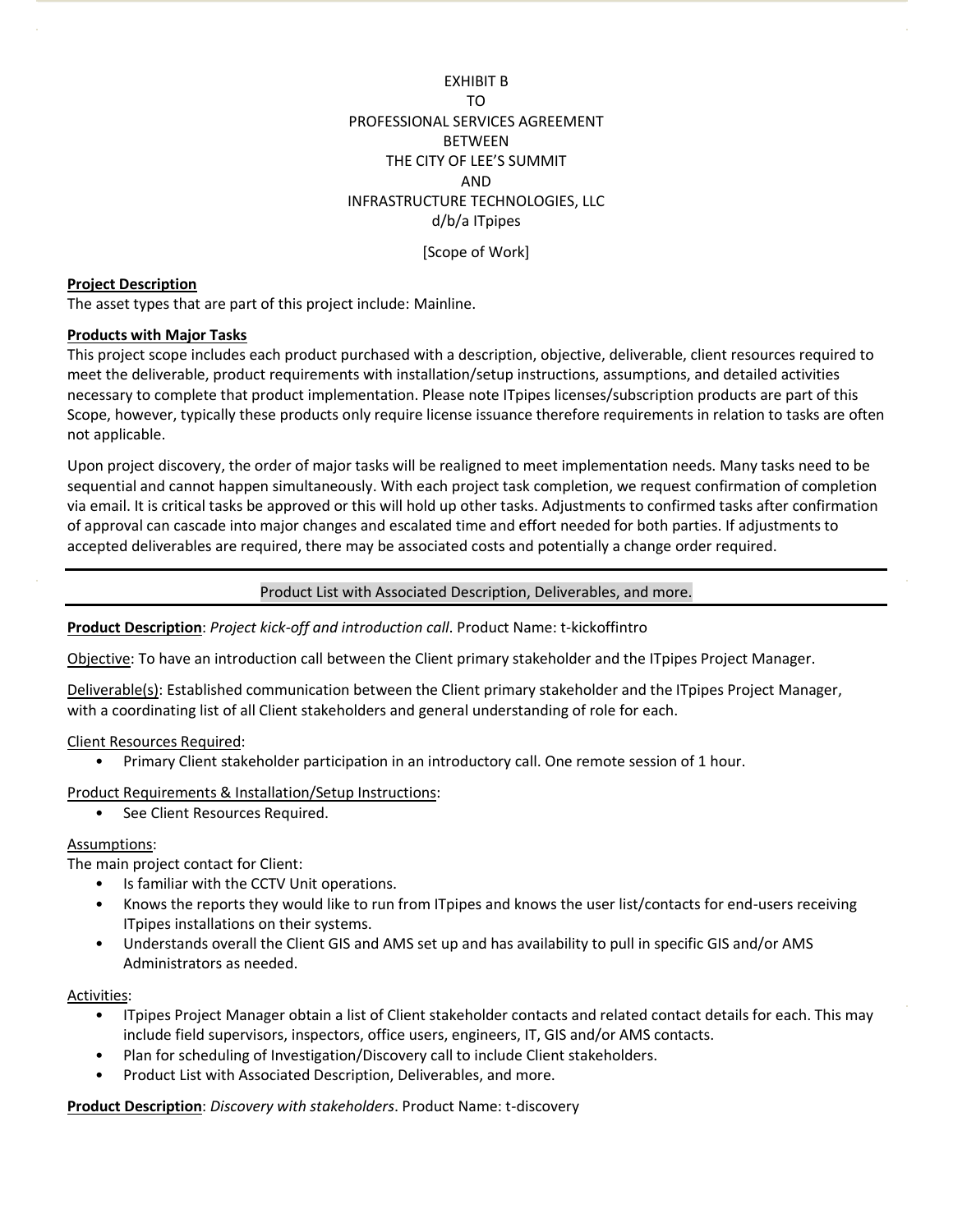Objective: To conduct a virtual introduction with the Client stakeholders and determine leadership task responsibilities. Discovery may require additional meetings and will include review of workflow, Client resources and requirements, product requirements, determining asset template details, and a proposed project timeline.

Deliverable(s): Details confirmed for the workflow using ITpipes, product requirements, Client resource requirements, and assumptions are met and/or a timeline defined for these to be met, a confirmed asset template, and a proposed timeline defined for the overall project implementation.

Client Resources Required:

- Stakeholder time and availability to prep, participate, and follow up on the discovery call. One prep session of 1 hour, two remote sessions of 2 hours each, for a total of 5 hours.
- Stakeholder time and availability to review asset template options and confirm a template is approved. Time for this task varies, but is estimated at two remote sessions of 1-2 hours each for a total of 2-4 hours.
- I.T. Administrator to confirm permissions are possible and/or set up permissions for defined workflows. Three to 4 remote sessions of 1 hour each, for a total of 4 hours.

Product Requirements & Installation/Setup Instructions:

• See Client Resource Requirements.

# Assumptions:

• Stakeholders have ability to provide information and access to Client resources as needed.

# Activities:

- Review existing workflow and confirm any adjustments to workflow.
- Review product requirements and ensure all requirements are or can be met.
- Review Client Resources Required and ensure all requirements are or can be met. • Review asset template options and confirm the template is approved.
- Determine proposed timeline for task completion.

# **Product Description***: ITpipes Web set up on ITpipes Cloud for Client access*. Product Name: p-websetup-c

Objective: To set up ITpipes Web on ITpipes Cloud for Client access.

Deliverable(s): Client stakeholders able to access ITpipes Web on ITpipes Cloud successfully.

Client Resources Required:

- GIS Administrator to set up initial map for ITpipes consumption and provide input on field mapping. Time for this varies based on existing map setup and needs.
- Client to assign an internal "ITpipes Administrator" that will setup Client users. One remote session of 1-2 hours.
- Stakeholders to attend training. One to two remote sessions of 2-4 hours.

## Product Requirements & Installation/Setup Instructions:

- GIS/Mapping integration requirements here: https://bit.ly/3f2YEjC.
- Broadband internet

## Assumptions:

## Activities:

- Client to set up map for ITpipes consumption and provide input on field mapping.
- ITpipes Administrator (Client stakeholder) to set up (Client) users with associated permission levels.
- Attend training on ITpipes Web, Web read-only and/or Inspection View.

## **Product Description**: *ITpipes Mobile set up*. Product Name: p-mobilesetup-n

Objective: Setup ITpipes Mobile in the cctv inspection unit, with H.264 recording. Install Sync to ensure data is properly transferring automatically.

Deliverable(s): ITpipes Mobile fully functional on the mobile system, communicating with camera hardware and recording video in an H.264 format.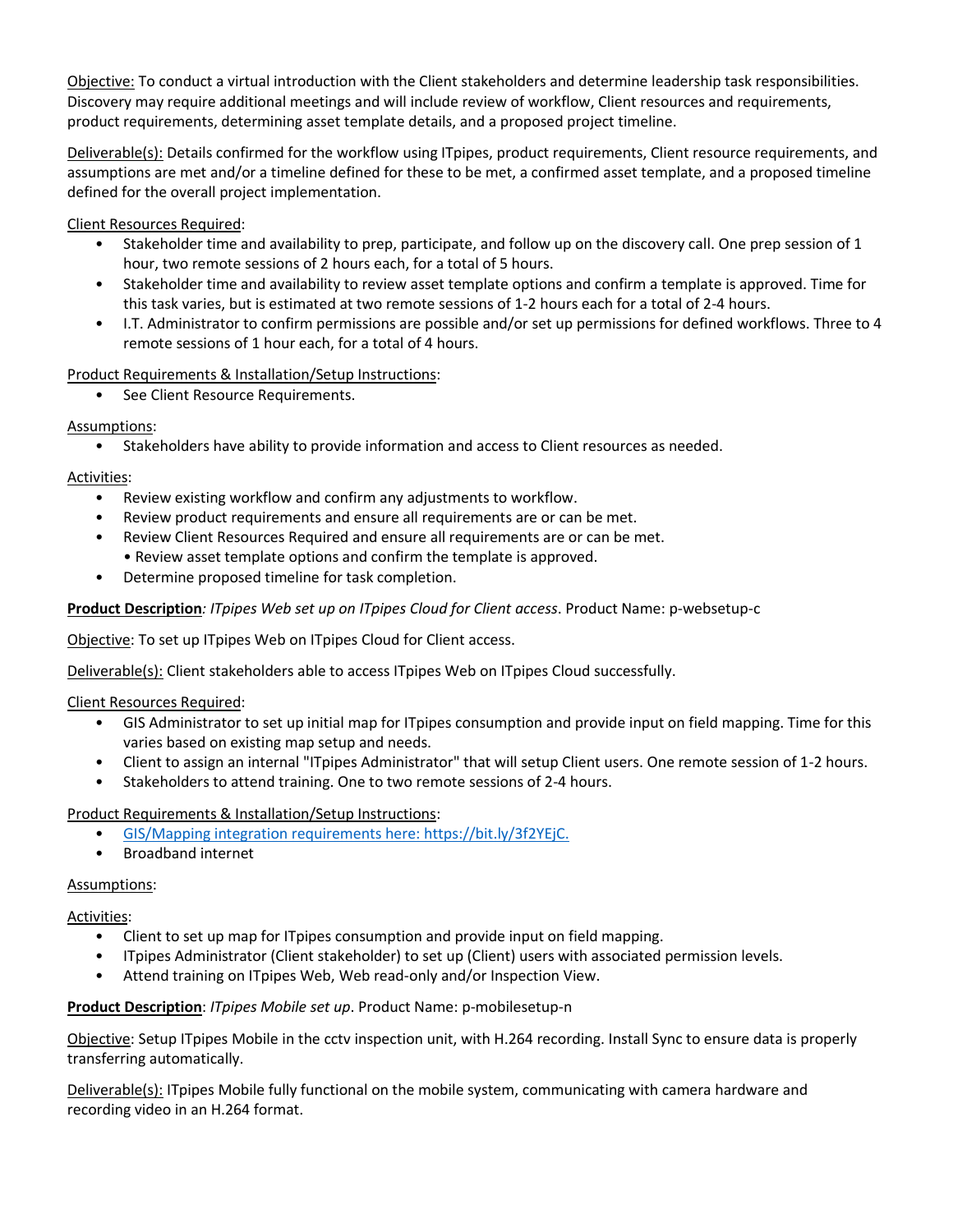Client Resources Required:

- Access to field inspection unit for initial set up of ITpipes Mobile and for sync. Three to six remote sessions of 1-2 hour each, for a total of 6-12 hours.
- Inspectors available to perform inspections regularly to test ITpipes Mobile and Sync. Time varies depending on inspections performed.
- Stakeholders available to assign work and/or confirm completed inspections sync properly. Three to six remote sessions of 1-2 hours each, for a total of 6-12 hours.
- I.T. Administrator with full system permissions as needed.

# Product Requirements & Installation/Setup Instructions:

- CCTV unit has a computer that meets specifications: https://bit.ly/2LlxtTQ.
- Hardware connections for encoder/ footage counter to CCTV Unit computer are in place.
- CCTV Unit computer and/or user accounts have read/write access to media storage location.
- Broadband internet

# Assumptions:

- CCTV computer and/or user accounts have read/write access to media storage location for Sync usage.
- Client stakeholders are familiar with the inspections workflow.
- Inspectors are familiar with the inspection camera equipment and all equipment is fully functional.

# Activities:

- Software installation via remote pc of ITpipes Mobile and Sync
- Install and test ITpipes with camera and overlay equipment, confirm overlay connection or card set up for counter, inclination, or other sensory input is functional
- Confirm video capture device is set up and functional
- Setup H.264 recording, connection to camera hardware/distance encoder, video check, and test installation
- Test set up of the system

# **Product Description***: ITpipes Mobile with H.264 recording set up*. Product Name: p-mobileh264

Objective: ITpipes Mobile recording videos in native .mp4 h.264 format.

Deliverable(s): ITpipes Mobile recording in h.264 video format for browser-based viewing of videos successfully.

Client Resources Required:

- Inspector testing in CCTV Unit. One session of 1 hour.
- ITpipes Web users testing. One session of 1 hour.

# Product Requirements & Installation/Setup Instructions:

• CCTV unit has a computer that meets specifications: https://bit.ly/2LlxtTQ.

# Assumptions:

• Inspectors are fully trained on how to use the inspection camera equipment and all equipment is fully functional.

# Activities:

- Configure ITpipes Mobile to record in native .mp4 h.264 video format.
- Test recording in CCTV Unit, ITpipes Mobile.
- Test playback in office, ITpipes Web.

# **Product Description**: *ITpipes Sync set up*. Product Name: p-syncsetup1-5

Objective: Set up ITpipes Sync to automate the process of transferring data between systems.

Deliverable(s): Automated, bi-directional syncing between CCTV Units and ITpipes Web fully functioning and executing any processes selected successfully.

# Client Resources Required:

- I.T. Administrator with full system permissions.
- Access to the CCTV Unit for initial set up of ITpipes Mobile and Sync for set up and testing. Three to six remote sessions of 1-2 hours each, for a total of 6-12 hours.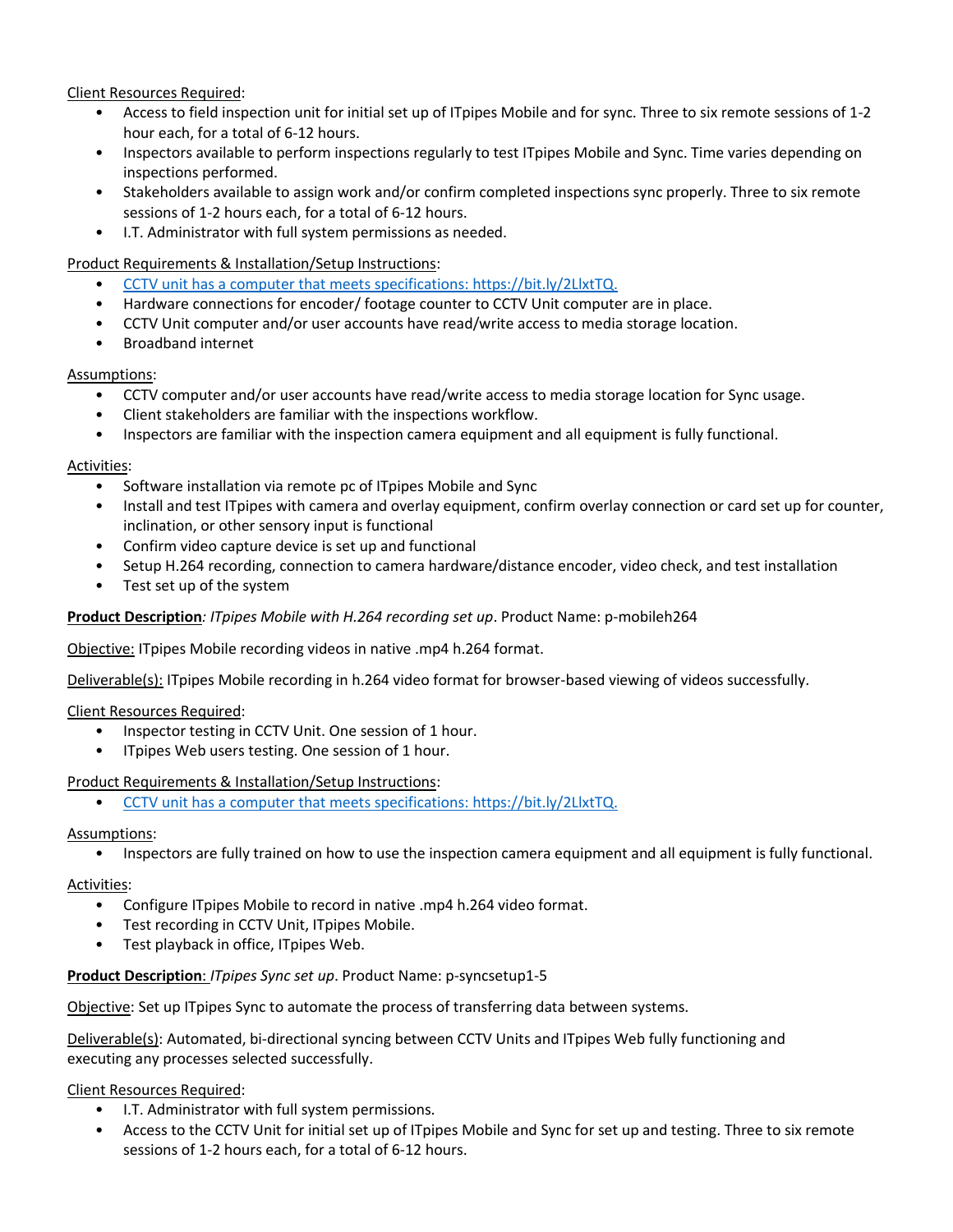- Inspectors available to perform inspections to test integration. Time varies depending on inspections performed.
- Stakeholders available to assign work and/or confirm completed inspections sync properly. Three to six remote sessions of 1 hour each, for a total of 3-6 hours.

Product Requirements & Installation/Setup Instructions:

- Confirm sync upload and download are functioning with all features expected.
- Sync requirements and instructions for setup here: https://bit.ly/3hOOAfq.

## Assumptions:

• Inspector will perform inspections and test Sync connectivity, adjusting connectivity as necessary.

### Activities:

- Install and set up Sync on the CCTV Unit(s) and/or server.
- Confirm Sync upload and download are functioning with all processes selected.
- Review Sync logs for any errors and adjust as necessary.
- QA/QC primary inspection repository to ensure that data and media are properly transferring
- Confirm Sync functionality with QA/QC approximately 3 occurrences.
- Confirm stakeholders are fully trained on using Sync.

## **Product Description**: *ITpipes Integration to Cityworks set up*. Product Name: ams-cityworkssetup

Objective: To set up ITpipes integration with Cityworks for the specified asset/inspection type.

Deliverable(s): Automated, bi-directional integration fully functional between ITpipes and Cityworks, with selected tasks processing successfully.

## Client Resources Required:

- Cityworks/GIS Administrator to set up Cityworks API, forms, and necessary inputs to related forms and adjust server permissions, local system permissions and/or user permissions.
- Access to the CCTV Unit for initial set up of ITpipes Mobile, Sync, and ITpipes to Cityworks Integration. 3-6 times via remote session for set up and testing. Three to six sessions of 1-2 hours each, for a total of 6-12 hours.
- Inspectors are available to perform inspections to test integration. Time varies depending on inspections performed.
- Stakeholders available to assign work and/or confirm completed inspections sync properly. Three to six sessions of 1 hour each, for a total of 3-6 hours.

## Product Requirements & Installation/Setup Instructions:

- Cityworks Integration Requirements, including Cityworks Work Order and TV Inspection API: https://bit.ly/2y3kdQJ.
- Cityworks Worksheet: https://bit.ly/3cg0egx.

## Assumptions:

• Client has Cityworks licensed and set up for the asset inspection type and is able to assign work orders and/or perform set up and testing of integration.

## Activities:

- Determine functions to be used for integration and set up each.
- Client Cityworks/GIS Administrator do necessary set up of Cityworks API, forms, and necessary inputs to related forms ensure all users have appropriate permissions and access.
- Confirm location of the ITpipes to Cityworks Integration app set up (CCTV unit or Server)
- Configure the connections between ITpipes and Cityworks APIs.
- CCTV Inspector to test integration, performing functions necessary dependent upon selected functions used for integration; this can include completing work orders, inspections, performing unplanned work, or other tasks.

## **Product Description**: *Consulting services for implementation tasks*. Product Name: ts-consultonlineonsite

Objective: Consulting services to perform implementation tasks, set up, and training onsite or online.

Deliverable(s): See Consulting Services at bottom of scope.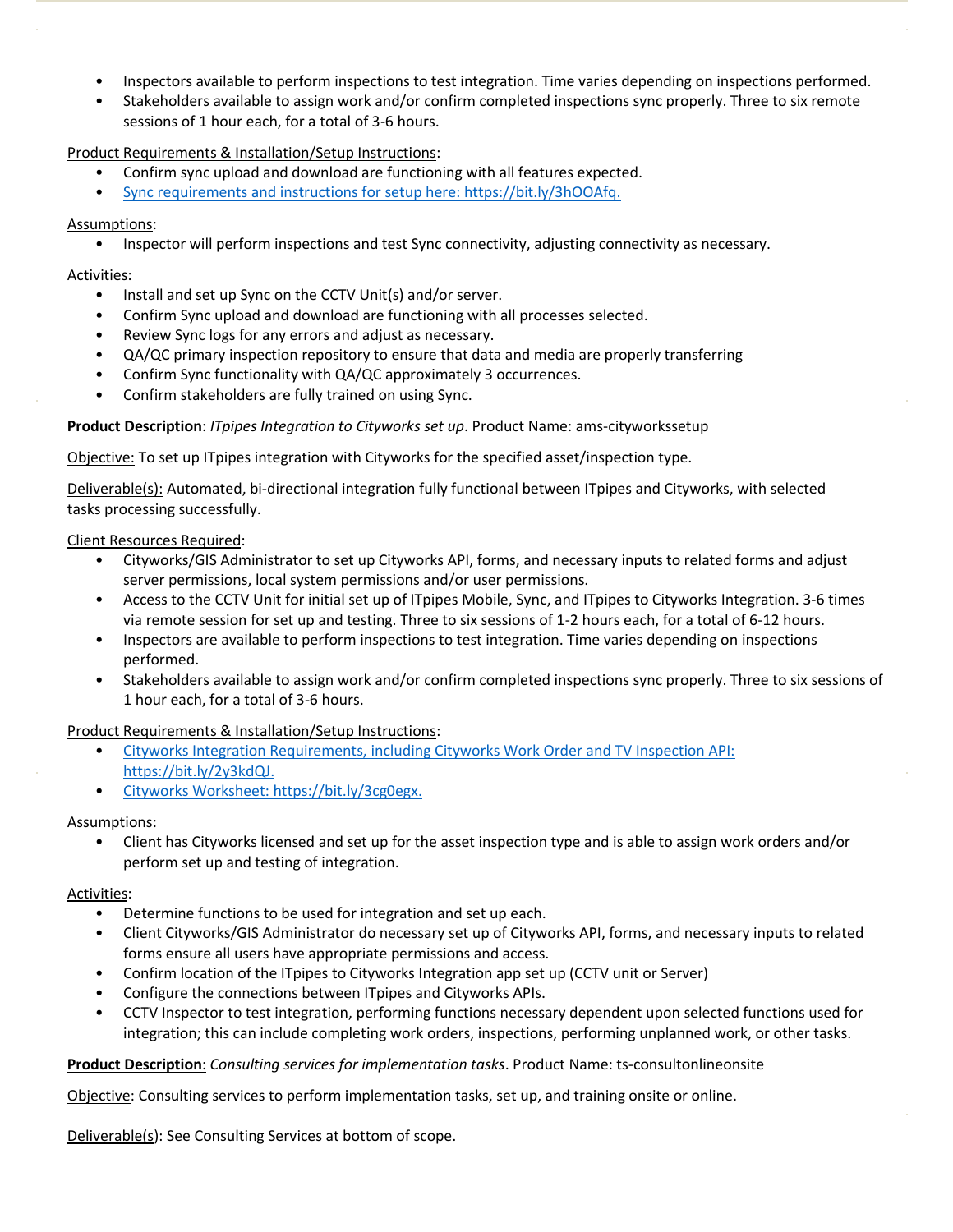# Client Resources Required:

• See Consulting Services at bottom of scope.

Product Requirements & Installation/Setup Instructions:

• See Consulting Services at bottom of scope.

# Assumptions:

• See Consulting Services at bottom of scope.

# Activities:

- Implementation tasks and recordkeeping.
- Configuration during discovery and set up of products.
- Training for individuals and/or group sessions remote and/or onsite.
- See Consulting Services at bottom of scope.

# **Product Description**: *Consulting services for implementation tasks*. Product Name: ts-consultonlineonsite

Objective: Consulting services to perform implementation tasks, set up, and training onsite or online.

Deliverable(s): See Consulting Services at bottom of scope.

Client Resources Required:

• See Consulting Services at bottom of scope.

Product Requirements & Installation/Setup Instructions:

• See Consulting Services at bottom of scope.

Assumptions:

• See Consulting Services at bottom of scope.

# Activities:

- Implementation tasks and recordkeeping.
- Configuration during discovery and set up of products.
- Training for individuals and/or group sessions remote and/or onsite.
- See Consulting Services at bottom of scope.

## **Product Description**: *User Acceptance Testing. Product* Name: t-useracceptancetesting

Objective: To confirm users are able to perform expected functions within ITpipes.

Deliverable(s): The ITpipes products are fully functional and users are able to test each product to ensure functioning successfully.

Client Resources Required:

• All stakeholders participate in testing the ITpipes product and functions that will be used within ITpipes.

# Product Requirements & Installation/Setup Instructions:

• Not applicable.

Assumptions:

• Not applicable.

Activities:

• All products purchased are tested with associated workflow and process by the Client stakeholders.

**Product Description**: *Go live with ITpipes implementation*. Product Name: t-golive

Objective: To confirm the ITpipes implementation is complete and all products are functioning successfully.

Deliverable(s): The ITpipes implementation is complete and ITpipes service and support will move into maintenance mode for the Client.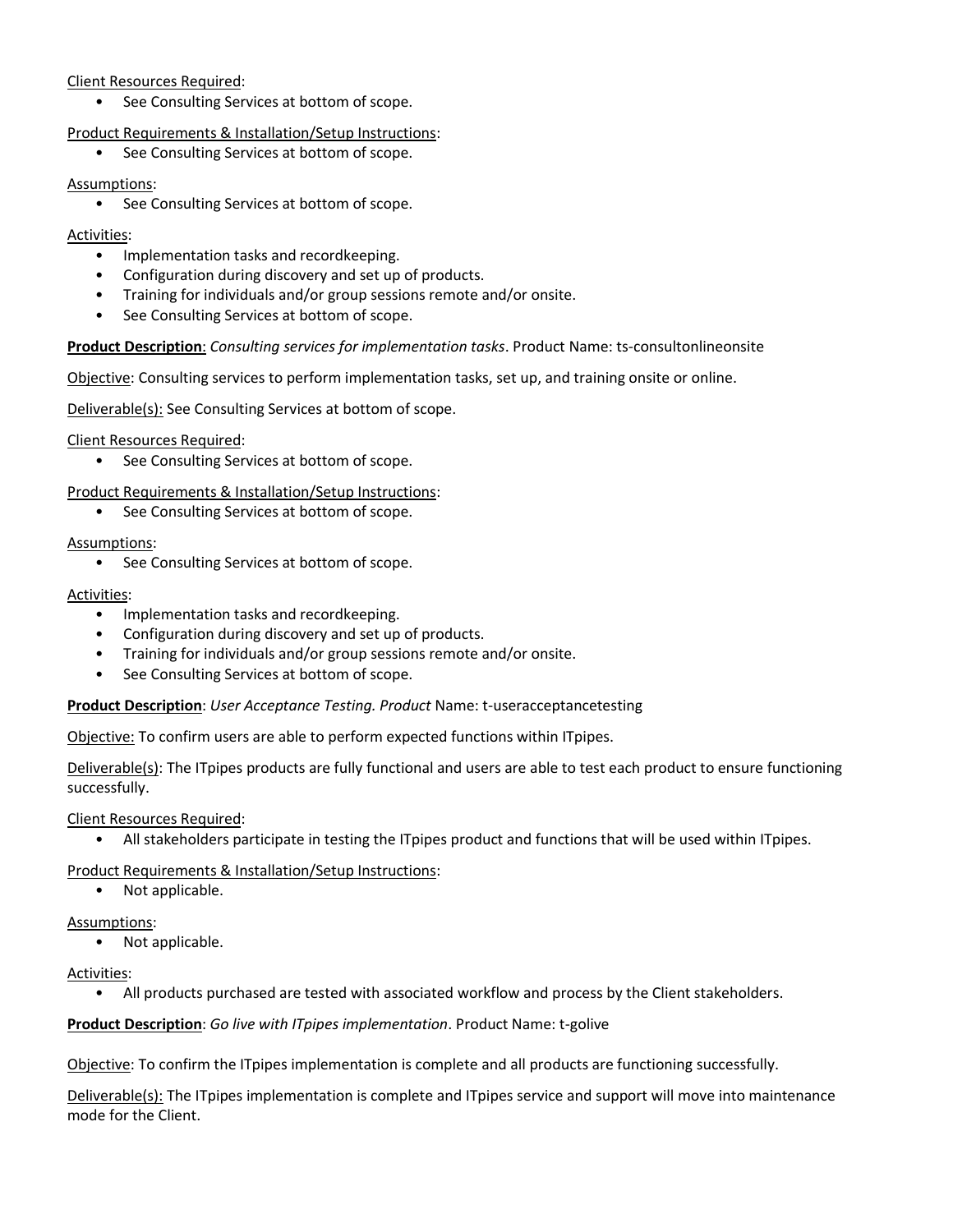# Client Resources Required:

• Stakeholders using ITpipes products and testing all workflow options.

## Product Requirements & Installation/Setup Instructions:

• All products are fully functional.

# Assumptions:

• All previous tasks are complete.

# Activities:

• Client stakeholders will confirm each product deliverable is met.

# **Additional Products Provided**:

Product Description: ITpipes Sync Subscription. Product Name: p-syncsub Product Description: ITpipes integration to Cityworks Subscription. Product Name: ams-cityworkssub Product Description: ITpipes Web set up on ITpipes Cloud. Product Name: p-cloud-1tb Product Description: ITpipes Web View Inspection Subscription. Product Name: p-webviewsub Product Description: ITpipes Web Subscription. Product Name: p-webusersub Product Description: ITpipes Mobile Subscription. Product Name: p-mobilesub

Consulting Services include:

• Consultation online/on-site combined up to 16 hours onsite training.

Consulting Services for legacy data migration include:

• Data and Video conversion to ITpipes with h.264 format.